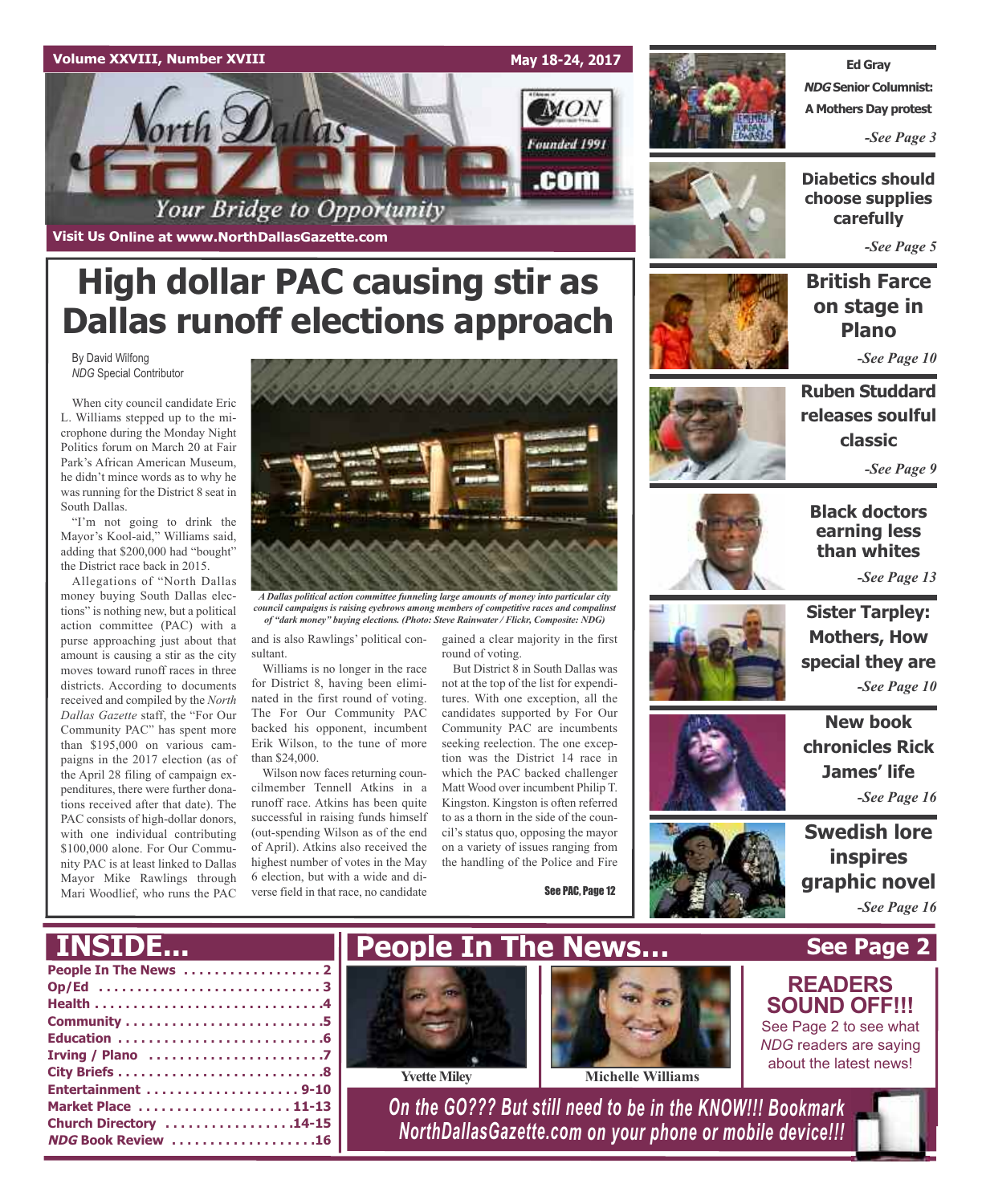### **People in the News www.NorthDallasGazette.com**

### **Yvette Miley**

WASHINGTON, D.C. -- The National Association of Black Journalists (NABJ) has selected Yvette Miley as the recipient of its 2017 Chuck Stone Lifetime Achievement Award.

The Chuck Stone Lifetime Achievement Award is bestowed upon a journalist with at least 15 years of experience in the journalism industry with a track record of making extraordinary contributions to the enrichment, understanding and advancement



of black life and culture. "It is an incredible honor to have my work recognized. Although I didn't have the privilege of personally knowing Chuck Stone, I owe my career to

### **Michelle Williams**

NEW YORK – National Urban League Young Professionals (NULYP) recognizes 10 outstanding young professionals who exemplify the National Urban League mission through their professional and personal contributions to community and service. This class of YP Honors recipients represent a diverse field of industries and backgrounds, but share the common value of excellence in service.

**Michelle Williams** of Dallas is one of the selected honorees. Honored as En-



trepreneurial Mentor & Outstanding Texan, Williams is Executive Director for The Dallas Entrepreneur Center. The nonprofit organization is dedicated to helping entrepreneurs start, build and grow their businesses through education, mentorship and access to an entrepreneurial community.

him and others like him," said Miley. "My time at NBC News and MSNBC has afforded me the opportunity to work alongside the best in the industry. Chuck's courage and commitment to journalism, and to NABJ, opened doors for all of us. Because he did, I

Miley, who has worked for NBC Universal for 25 years, is known for her dynamic leadership and is well-respected across the industry. She joined NBC 6/WTVJ in October 1991 as a producer and held various positions in the newsroom prior to working her

could!"

In 2013, Williams worked with the White House Initiative on Educational Excellence for African Americans. Recently, she was honored by Texas State Senator Royce West and the Texas Legislative Black Caucus as a recipient of the Outstanding Texan award.

"This inspirational group of young professional men and women exemplify the mission of NULYP. We are proud to honor their vast accomplishments and dedication to community service and empowerment," said

way up to assistant news director. In 2001, she was named vice president and news director of the NBC station in Birmingham, Alabama. Under her leadership, the station's newscast jumped from third to first in the late news category. Miley then joined MSNBC in 2009 as executive editor of MSNBC dayside and was quickly promoted to vice president and later senior vice president. In 2015, in addition to her editorial duties, she was named head of Diversity and Inclusion for both MSNBC and NBC News.

"Yvette's stellar career is

NULYP President Carlos Clanton.

Beginning 2016, the first class of NULYP Honors was named. This class included 30 dynamic young professionals across the country. In 2017, the program has become even more exclusive, recognizing only 10 recipients. Below is more info on other individuals to be awarded as the NULYP Honors 2017 class:

**Christopher Bruce** – Atlanta, GA: Attorney, Advocate & Exemplary Peer Leader

Christopher Bruce, Esq. is the Policy Counsel for the American Civil Liberties Union of Georgia. He is

worthy of accolades," said NABJ President Sarah Glover. "Since she began working in television news more than 30 years ago as an assignment editor in Florida, Yvette's dynamic leadership skills and journalistic excellence have been evident as she rose through the ranks of NBC."

Miley is described as a passionate mentor who stresses that "performance, professional image and exposure to key executives are key factors to success."

Throughout her career, Miley has been credited with identifying and

also the managing partner of The Bruce Firm, LLC which focuses on defending young African American males charged with their first criminal infraction. He was appointed to the DeKalb County Board of Ethics during a very tumultuous period in the county. He continued to advocate for change by founding the DeKalb Young Professionals, an organization focused on retaining and recruiting young professional leaders through social, educational and networking events.

**S a m a n t h a D a v is** – Washington, DC: Black Youth Motivator & Women's Right's Advocate

launching the careers of dozens of journalists both in front of the camera and behind the scenes, many of whom work at both the network and local level. She is praised for developing creative ways to connect executives together with young talent, from "Mentoring March Madness" style matches to more formal events.

A well-respected news executive, Miley was early in identifying the significance of the Black Lives Matter movement, the impact of the shooting of Trayvon Martin and the unrest in Ferguson.

Davis is Founder of The Black Swan Academy (BSA), a non-profit organization dedicated to creating a pipeline of black youth civic leaders, committed to improving themselves, as well as, the communities in which they live. She is also the Field Engagement Manager for YWCA USA where she leads the development of state-level advocacy initiatives, and strategically mobilizes their over 220 associations to move federal legislation around issues of racial justice and women's empowerment.

To read about the other honorees, visit NorthDallasGazette.com

## **NDG Readers Sound Off...**

### **Farmers Branch residents headed to Austin over Addison water dispute**

Issues related to water are becoming common these days I wish the leaders can reach a consensus favoring nature as well as all sections of people . Let's all follow a principle to take care of nature and thus keep our natural resources safe.

*-- James Hablen*

### **Wells Fargo Series**

Hold on, Wells Fargo basically stole their customers money, and now

get to steal money from the people they had do it. Sign me up.

#### *-- C. Adams via Facebook*

These 2 executives should go to jail ... happened under their watch and they KNEW (or didn't want to know) what was happening!

> *-- R. Litton via Facebook*

### **Former Dallas City Councilman Don Hill passes from cancer**

Oh No! May God have mercy on his soul and his

family and all who knew and loved Don. This is beyond sad. Don was always so kind and respectful to me. Rest In Peace and Power my friend. I have no doubts that I will see you in Heaven one day!

*-- Anthony Bond via Facebook*

#### RIP

*-- H. Williams via Facebook*

Condolences to family. I worked with him in 79 for couple of months.

*-- M. Richarte via Facebook*

**A few ideas to consider for Mother's Day gifts** Thanks so much for the shout-out! Love all the other gift ideas, too!

> **Live music at Roslind Coffee**

Wow, I always like to hear New artist. Where is his next gig? *-- Sharolyn Woodard*

**To share your opinion visit NorthDallasGazette.com**

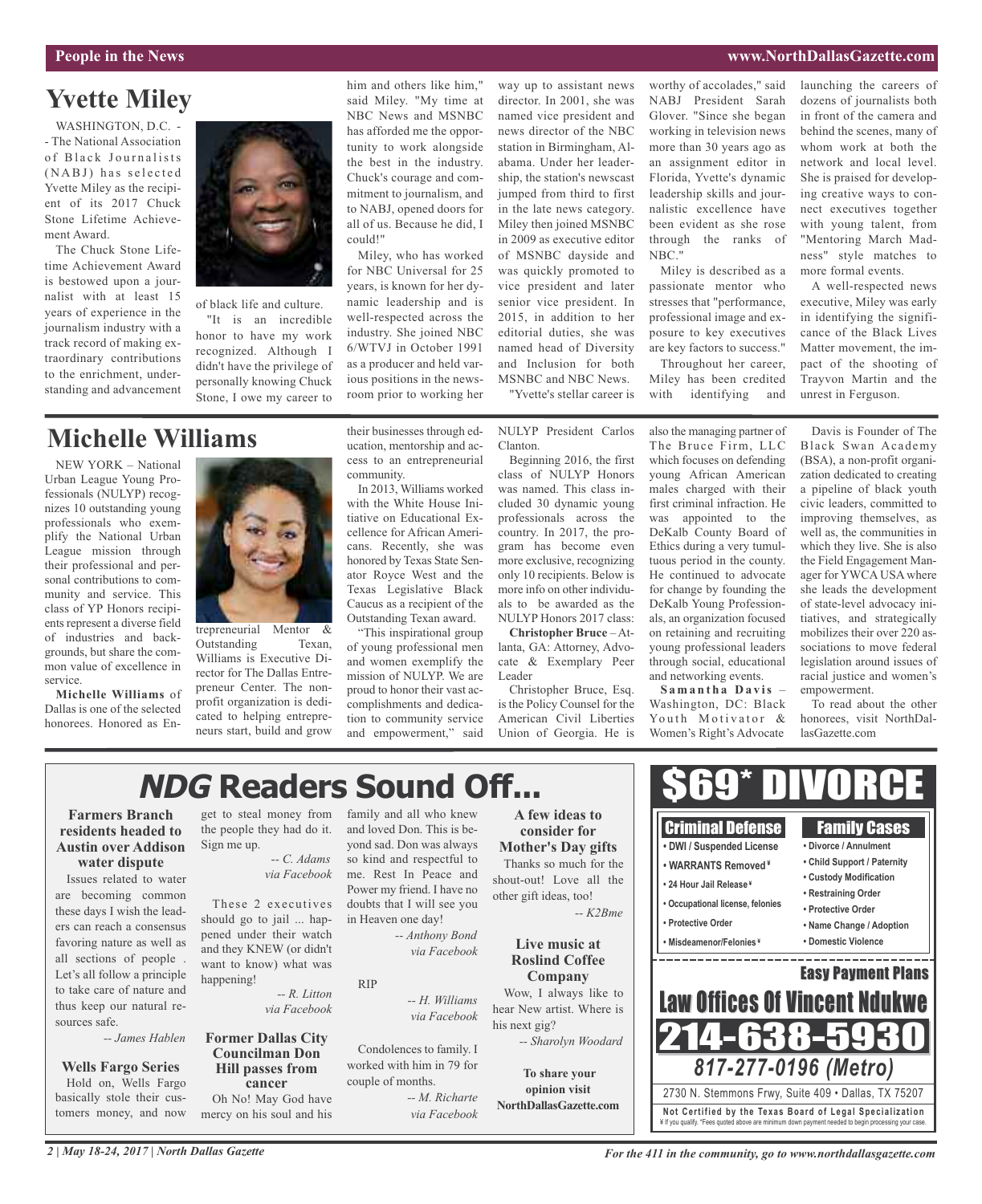### **www.NorthDallasGazette.com Op-Ed**



### Ed Gray NDG Senior **Columnist**

Brutality and hundreds of their supporters made history with their Mother's Day protest against the Balch Springs murder of Jordan Edwards by Balch Springs Police Department, Officer Roy Oliver. In addition to Jordan's murder, the many civilian deaths at the hands of the police with Edwards being one of the latest have led to community unrest.

Instead of receiving flowers this past Mother's Day weekend, they wore red hoodies representing the blood shed by the rash of police shooting of unarmed citizens. The Mother's Day weekend is symbolic of love between children and

## **A Mothers Day protest**

mothers. This weekend was touching because they gave birth to their children, and now they are giving birth to movement seeking to change the traditional no

Mothers Against Police billing of police misconduct resulting in this moment. We must stand with these brave women who have lost their children. Mothers like Shirley Harrison, whose son Jason Harrison, a mentally ill, man was shot dead in his doorway. Officers opened fire within seconds upon arriving and then lied about the incident. Let us remember the name Jason Harrison, and his mother, Shirley Harrison.

> We must stand with brave women like Charmaine Edwards. The mother I escorted from District Attorney Faith Johnson's office. Woman to woman they talked, no doubt compassion was felt for Mrs. Edwards. However, will there be justice for Mrs. Edwards

for her son Jordan? The Dallas District Attorneys, a succession from Henry Wade to Faith Johnson, have never convicted the police for murder on the job. The mothers who marched for their sons, have a lost their loved ones, we the community have lost our faith.

Faith can be regained if District Attorney Johnson can convince the grand jury to indict Roy Oliver, that nobody is above the law, not even the rifle packing police officer who gunned down a 15-year-old honor roll student sitting in a car. A long list of mothers who cried over caskets like, Virginia Bradford whose son Fred Bradford was unarmed, mothers Collete Flanagan whose son Clinton Allen was unarmed.

"If the grand jury does not indict Oliver, it would be game over. The Department of Justice could pur-

sue separate charges, but probably would not. The civil suit would survive, but even it would be extremely undermined. We need an indictment," according to Lee Merritt, the attorney representing Jordan Edwards' family.

We all must honor these mothers who have lost their sons at the hands of the police and the Justice system. We must push our Faith, that is District Attorney Faith Johnson. We must push for an indictment, conviction, and incarceration. Let us not have another Mother's Day watching the Mothers of our community weeping sorrowful tears over Justice denied and their sons.

I am Ed Gray working for you, the American People.

*Ed Gray, the host of The Commish Radio Show airing Saturdays 3 p.m. – 5 p.m. on FBRN.net, can be reached at eegray62@att.net.*

## **Famine in Africa: Will Trump act?**

By Rep. Karen Bass (D-Calif.)

As you read this, our world stands at a crossroads.As you read this, 20 million people stand at risk of starvation at the hands of what has the potential to become the worst humanitarian crisis since World War II; famine in South Sudan and impending famine in Northeast Nigeria, Somalia, and Yemen. Our country has a moral responsibility to address this issue head on.

For famine to be declared, two children younger than five years old in every 10,000 people have to die due to malnutrition and one in five families have to have insufficient food to sustain themselves. Waiting for famine to be declared to act means you're already too late.

Famine has already been declared in South Sudan, where hunger is expected to spread to 40 percent of the country's population in the absence of humanitarian aid. The country's man-made famine is a result of violent conflict in vast swaths of the country. Despite promises of

access for relief efforts to these areas by the South Sudanese government, humanitarian organizations remain unable to gain access to provide urgent vital assistance in the form of food, water and shelter in many locations.

Somalia, Nigeria, and Yemen are all on the brink of having famine declared. More than half of Somalia's total population of 12.3 million are experiencing acute food insecurity and are on the brink of death from starvation as a result of drought. Due to conflict with Al-Shabaab terrorists, humanitarian access remains an obstacle in providing the country's 6.2 million people experiencing acute food insecurity with the aid that they desperately need.

In Northeast Nigeria, terrorism by Boko Haram has resulted in widespread displacement and a growing humanitarian crisis. Over 50,000 people in the region are at risk of famine. In addition, counter-insurgency operations against Boko Haram by the Armed Forces of the Federal Republic of Nigeria

in Adamawa, Yobe and Borno states have led to population displacement, limited access for relief efforts and have prevented farmers from accessing their fields, leading to significantly below-average harvests.

In Yemen, agriculture production has drastically declined due to conflict, insecurity, high costs, and sporadic availability of agricultural inputs. Seven million women, children, and men could risk famine in 2017.

In each country, whether it's existing famine in South Sudan or the brink of famine in Somalia, Nigeria, or Yemen, the particularly disastrous characteristic is that these situations are either caused or exacerbated by man-made crisis.

You wouldn't know that this was occurring though – other than a largely lackluster statement about South Sudan on "Face the Nation" in early April by Ambassador to the United Nations Nikki Haley, the Administration has been quiet about the impending disaster in Africa and Yemen. When asked about the impli-

cations of the Administration's budget proposal, Ambassador Haley called for "smarter spending" when it comes to foreign and humanitarian aid.

Smarter spending is, of course, necessary, but, in the face of the president proposing cuts of nearly 30 percent to foreign aid and diplomacy efforts, it's hard to imagine that the appropriate amount of aid and assistance will be provided to the four countries. At a fundamental level, President Trump's Americafirst budget would forego international diplomatic leadership and ignore the impending crisis. Foreign aid is an investment, and it makes our country and those overseas fighting for us, dramatically safer. With leadership comes responsibility. Providing aid is a moral imperative.

Despite the lack of coverage inTVmedia on the issue, we are at a crossroads. Congress has the decision before them to either continue America's legacy in ending famine now, or forgo our diplomatic leadership in the area entirely.

For the 411 in the community, go to www.northdallasgazette.com May 18-24, 2017 | North Dallas Gazette | 3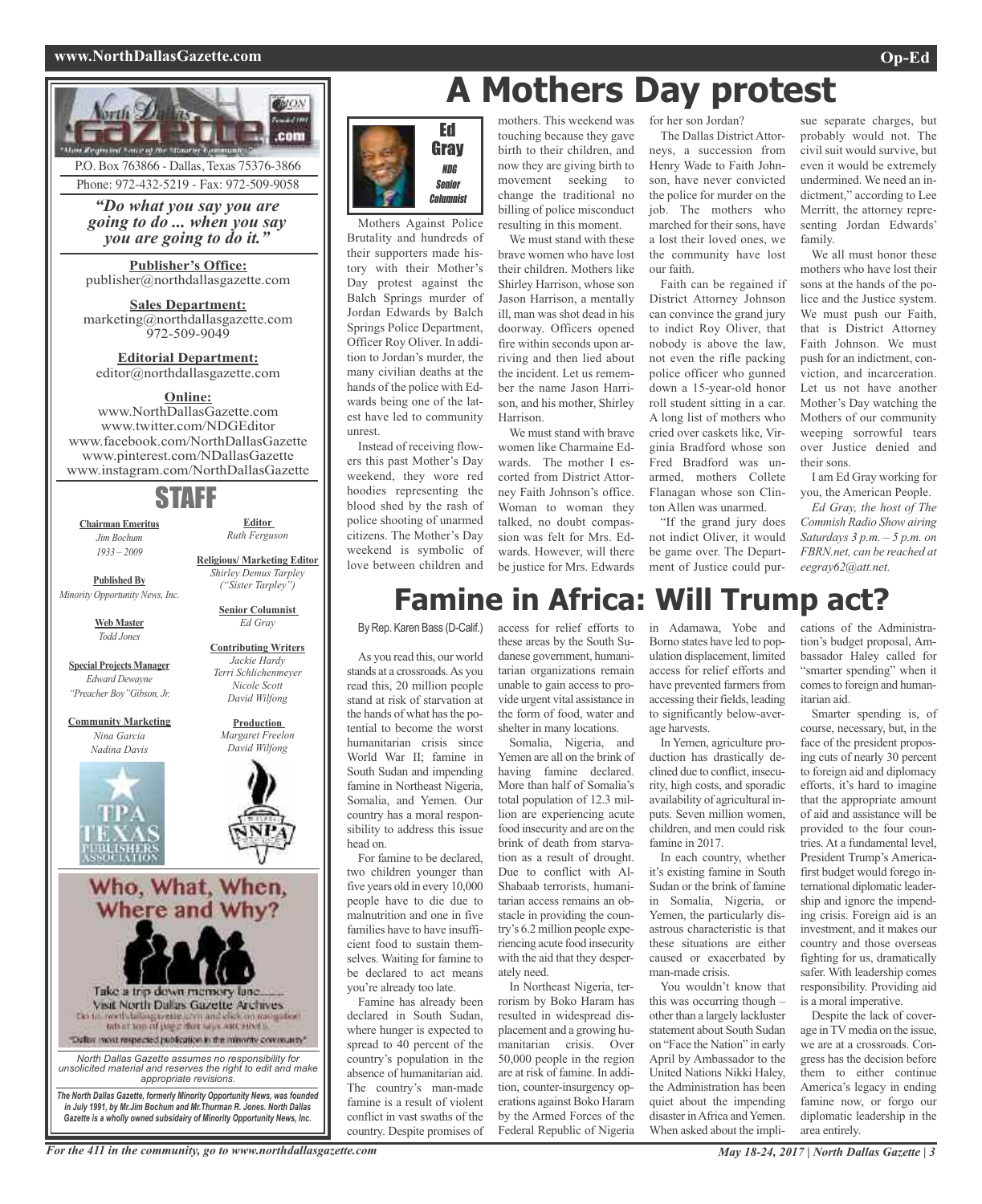## **Diabetics cautioned to avoid buying previously owned test strips**

Using a glucose meter to check and monitor blood sugar is a daily part of life for millions of Americans with diabetes. Glucose meters and test strips are medical devices regulated by the U.S. Food and DrugAdministration (FDA). The FDAis aware that some sellers are marketing pre-owned or secondhand test strips to consumers. These are unused test strips previously owned by someone else.

These pre-owned strips may be sold at lower prices when compared to new strips. For instance, you may see flyers advertising cheap



*use with your device. So the U.S. Food and Drug Administration recommends that you do not buy or sell previously owned glucose test strips. (Image: US Food and Drug Administration)*

test strips in your neighboronline.

hood, or you may see sellers marketing cheap test strips It is technically legal for people to resell their test strips. But the FDA does not recommend that you buy pre-owned test strips or that you resell your unused strips.

That's because pre-owned strips can give incorrect results—and may not be safe to use with your device. Here's why:

• Test strips should be properly stored to give accurate results. If you buy preowned strips, it is hard to know whether the strips were stored properly. Test strips also could be expired. A lack of proper storage or using expired strips could put you at risk for getting in-

correct results from your glucose meter.And incorrect results can put you at risk for serious health complications—and even death.

> • Test strip vials that have been opened by another person may have small amounts of blood on them, which can put you at risk for infection.

> • Pre-owned test strip vials may have been tampered with, which means that they may not be safe to use. (For instance, the expiration dates might have been changed or covered up.)

> • Pre-owned strips also may not have been cleared by the FDA for sale in the

United States. (If instructions aren't in English or the strips look different than other strips of the same brand, this can be a sign of unsafe strips.)

The bottom line? The FDA recommends that you buy unopened vials of glucose test strips designed for your meter—and that you do not buy pre-owned test strips.

Talk to your health care provider if you are not sure where to buy test strips for your glucose meter or if you cannot afford to buy the test strips recommended for use with your meter.

### mothers, their babies, and **Women Veterans: Help for postpartum depression**

By Dr. Alicia Christy Veterans Health Administration

The birth of a baby is a life-changing event that can trigger all kinds of emotions from happiness and joy to jitters and fear. It can also lead to something you might not expect — postpartum depression.

Postpartum depression a depression that occurs after having a baby — is the most common complication of giving birth. It affects one in seven new mothers. Left untreated, postpartum depression can have longlasting negative results, harming the health of new

their families. It could be the "baby blues" or it could be post-

partum depression. After giving birth, many women have the "baby blues," which are feelings of worry, sadness, and tiredness that usually last a few days. Symptoms of postpartum depression are like those of "baby blues," however, postpartum depression symptoms are more intense

and can last for many months.

### **Are you at risk for**

**postpartum depression?** Women Veterans commonly suffer from depression, anxiety, and posttraumatic stress disorder after military service. Veterans who become pregnant have an increased likelihood of having a mental health issue, which puts them at a higher risk for postpartum depression. With more women serving in the military than ever before, it is important to support women Veterans by providing information and treatment options.

#### **Postpartum depression is not your fault.**

Postpartum depression is never anyone's fault. Pregnancy, childbirth, and caring for a child can be a challenge for all parents, physically and mentally. Postpartum depression affects more than half a million American women each year and can affect any woman who becomes pregnant —

women with easy pregnancies or difficult pregnancies, first-time moms and mothers with one or more children, women who are married and women who are not, and women of any age, race, ethnicity, culture, education, or income.

Only about 15 percent of women who suffer from postpartum depression receive professional care. There are many reasons that women do not seek treatment, including misdiagnosis, denial, and lack of access to care.

**Know the symptoms.**

Postpartum depression can begin anytime within the first year after giving birth. Signs you have postpartum depression may include extended periods (two weeks or more) of:

• Feeling sad, down, or depressed

• Losing interest in what you usually enjoy

• Difficulty in thinking or decision making

- Loss of appetite
- Loss of energy

• Frequently thinking about death or suicide

If you think you may have postpartum depression, seek help.



We've Got Your Kids Covered



If you want good bealth care for your kids, turn to CHIP/Children's Medicaid. Your children will he covered for dental, glasses, prescriptions, and doctor visits.

\$50 or less covers all of your children for one year. To see if you qualify, visit Your Texas Benefits com-It's the good bealth address for your family.

> Apply online or call anytime. YourTexasBenefits.com @8-1-1

CHIP Children's Medicaid

4 | May 18-24, 2017 | North Dallas Gazette **State Assembly** For the 411 in the community, go to www.northdallasgazette.com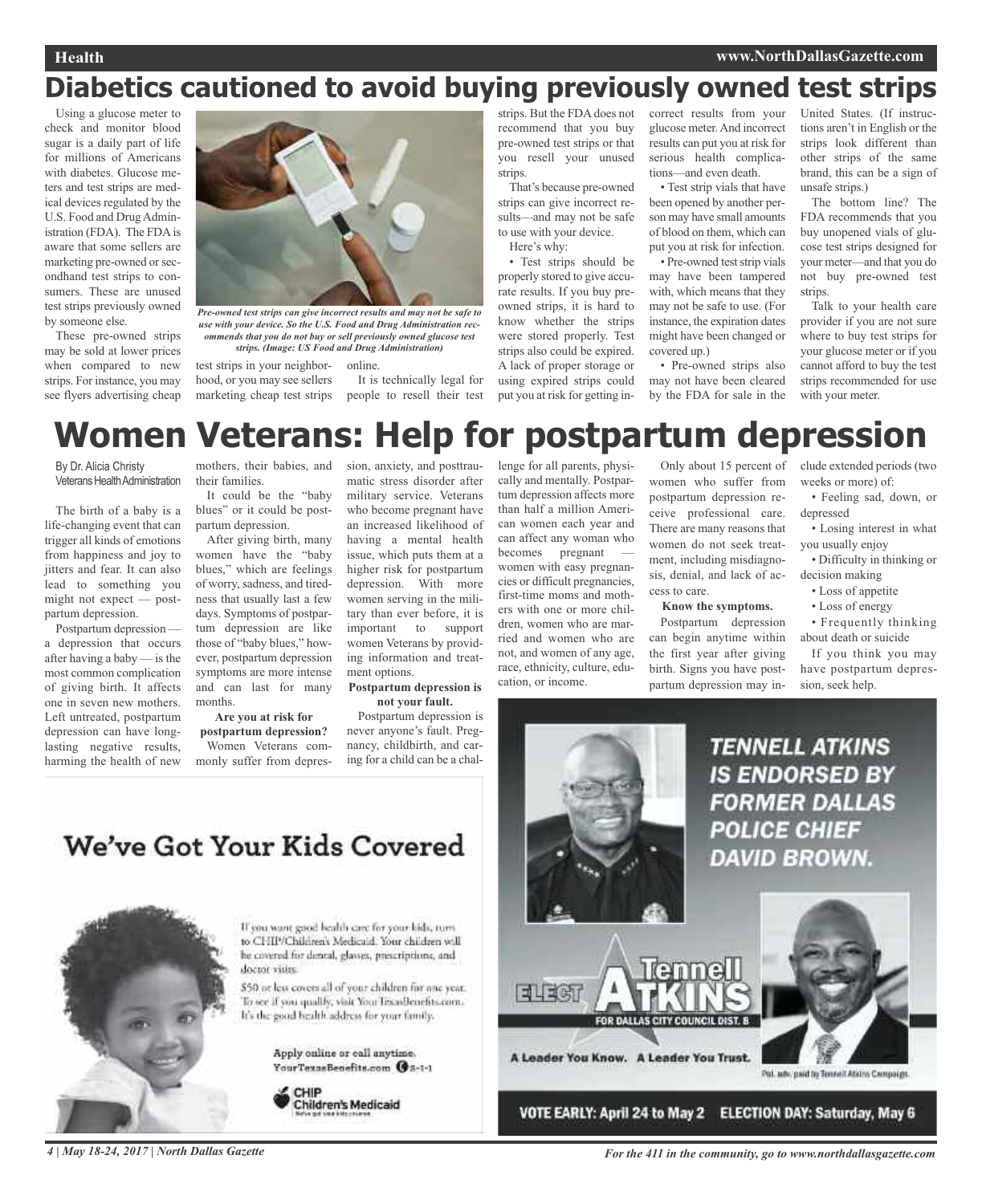### **www.NorthDallasGazette.com**

### **Community activist provides key tips for becoming active agents of change during the age of Trump**

During times of political unrest, the reality remains that neither Bernie Sanders nor Hillary Clinton became President; Donald J. Trump "won" the vote. Thus, it does not matter if we were "With Her" or if we were "Bernie or Bust". "Her" is not President and the "Bust" is here. The American people are now living in the Age of Trump, so the important question is – How do we move forward? Community activist, Jesuorobo A. Enobakhare, Jr., provides the following key tips to help citizens become

active agents of change who can make a lasting and positive impact throughout the community.

Organize your community. Your neighborhood is your immediate community, so take the time to establish relationships with your neighbors. Use this time to discuss the local and state issues that affect your daily lives and organize neighborhood meetings with your city council and school board members.

Know which officials represent you. It is important that you know which

state and city officials represent you so that you can be informed and hold them accountable for doing what they say that they will do. This information can easily be accessed by visiting websites such as Who Represents Me?

Join a political organization. Politics in its simplest form is the manner in which resources are delivered to a specific area. There is greater power in numbers. Join your county's chapter of your state political organization (Democratic or Republican party) and unite

with likeminded voices to address the issues affecting your county.

Volunteer or donate to a political campaign. Candidates need support and donations in order to run an efficient campaign organization. If you truly believe in the candidate (s) you are voting for, send them a check and donate a few hours of your time each month to help their campaigns. Your effort might be the difference that pushes them across the finish line.

See AGENTS, Page 11

## **Funeral services for Don Hill slated for Saturday**

A celebration of life service will be held for former Dallas City Council member Don Hill this Saturday, May 20th at 2 p.m. at ConcordChurch located at 6808 Pastor Bailey Drive in Oak Cliff. Hill 65, died Saturday at home surrounded by family and friends after a courageous fight with prostate cancer. The Reverend Stephen G. Brown, Senior Pastor of Greater Bethlehem Baptist Church of Dallas will officiate.

Hill, a former member of the Dallas City Council and Mayor Pro Tem, was convicted in 2009 of bribery and was sentenced to 18 years in prison and was serving his sentence in North Carolina. He received a "compassionate" release on Friday in light of his diagnosis of Stage 4 prostate cancer.

## **Mesquite FD promotes Spread the Love PB&J donation locations**

With lights, sirens and lots of peanut butter and jelly, the Mesquite Fire Department reminded the public of the Spread the Love donation locations. Today, Mesquite firefighters donated cases of PB&J at the Mesquite Municipal Center to help feed children during the summer who live in food insecure homes.

The Spread the Love campaign collects PB&J as well as financial contributions to benefit the food pantries of Sharing Life Community Outreach (SLCO) and Mesquite Social Services who redistrib-



ute all donations.

to be of a significant amount, because each jar of peanut butter and jelly has a significant impact for those children in need," SLCO Director Teresa Jackson

said.

"Donations do not need

Visit www.cityofmesquite.com/SpreadTheLove for details. The public can donate

peanut butter and jelly at these city facilities and special events:

Mesquite Municipal Center, 1515 N. Galloway Avenue

• Mesquite City Hall, 757 N. Galloway Avenue

• City Council Meetings, (1st and 3rd Mondays at 7 p.m.), 757 N. Galloway Avenue

• Mesquite Community Services, 1616 N. Galloway Ave

• Mesquite Main Library, 300 W. Grubb Drive

• Mesquite North Branch Library, 2600 Oates Drive • Mesquite Arts Center,

1527 N. Galloway Avenue • Opal Lawrence Histori-

cal Park, 711 E. Kearney

Street

• Mesquite Golf Club, 825 Interstate 30. Golfers receive one small bucket of range balls.

• May 19, 7 p.m., Movies in the Park, Paschall Park, 1001 New Market Road.

• May 27 - August 4. City Lake Aquatic Center, 200 Parkview Street and Vanston Pool, 2913 Oates Drive. Customers receive \$2 off pool admission.

• June 10, 7 a.m., Spread The Love Biker Rally, Paschall Park, 1001 New Market Road. Bikers get commemorative lapel pin. • June 10, noon - 7 p.m.,

Summer Sizzle, Paschall Park, 1001 New Market Road. Attendees receive \$5 off a \$15 unlimited Kids Activity Zone wristband. • June 23, 7 p.m., Movies

in the Park, Paschall Park, 1001 New Market Road

• July 21, 7 p.m., Movies in the Park, Paschall Park, 1001 New Market Road

• August 12, Doggie Splash Day, Vanston Pool, 2913 Oates Drive. Customers receive \$2 off pool admission.

• August 18, 7 p.m., Back to School Bash, City Lake A quatic Center, 200 Parkview Street



DALLAS COUNTY COMMUNITY COLLEGE DISTRICT

801 Main Street . Dallas, TX 75202 . 214-860-2000

*For the 411 in the community, go to www.northdallasgazette.com*

**Actually Gets You Hired** 

elcentrocollege.edu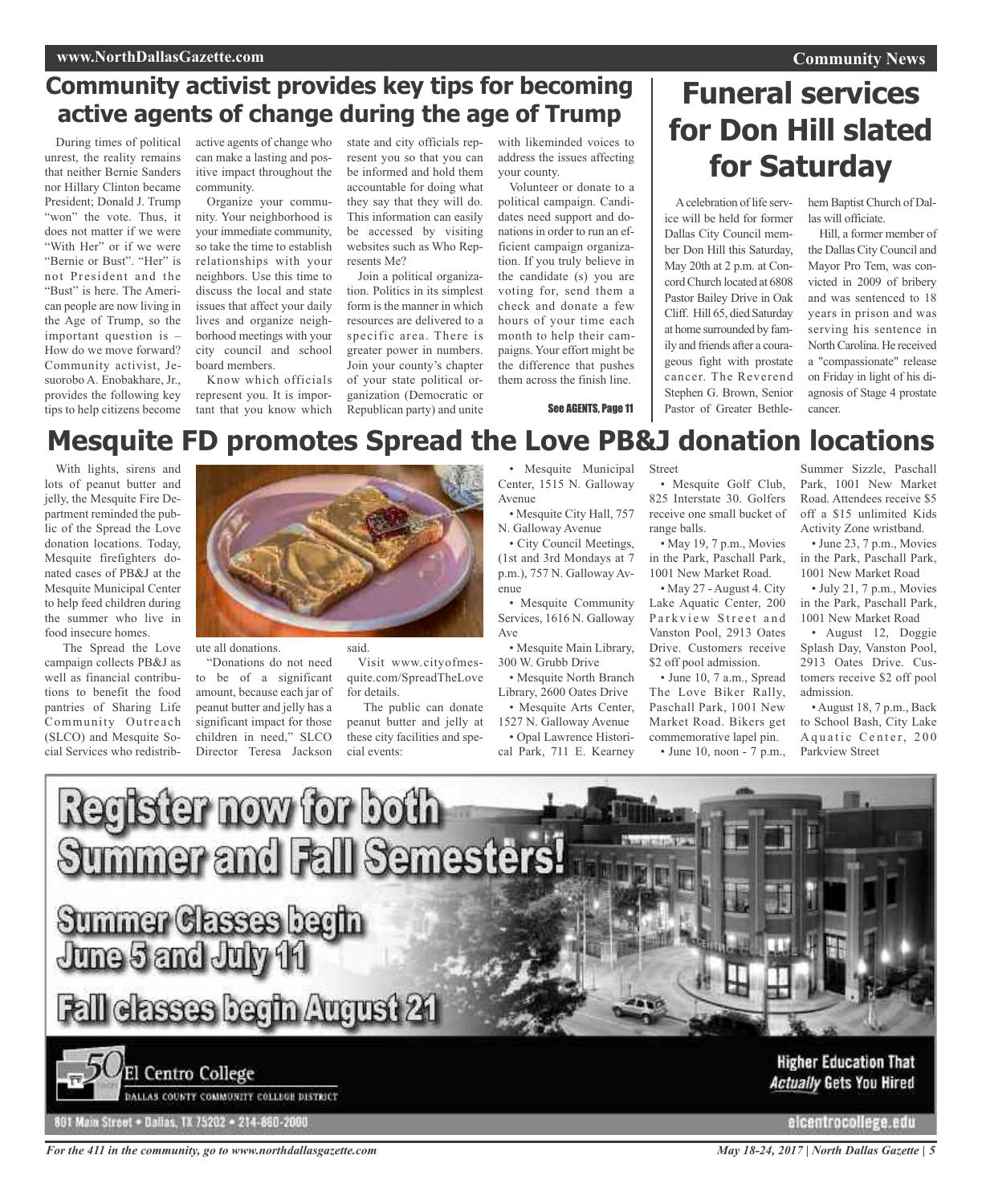## **District 6 schools offer a world of opportunity**



Dallas ISD offers parents a wide array of programs and services to students and families including free summer programs, meals, transportation, health care, counseling and mental health services, and a host of opportunities in which students can develop their interests and realize their full potential.

Students in District 6 are taking full advantage of programs offered at schools in the area like tuition-free, full day pre-k, dual language, arts, STEM, collegiate academies and early college high schools and career and technical education programs including those at David W. Carter High School and Justin F. Kimball High School and W.H. Atwell, T.W. Browne, Zan Wesley Holmes Jr., D.A. Hulcy STEAM and Boude Storey middle schools.

CTE is one of the district's key priorities to expand career programs that align with the economic opportunities within each community. CTE programs

not only help students start thinking about and exploring careers early, but they also help them chart a path to college and career success.

College- and career-ready staff work closely with higher education and workforce partners to create a career ladder with certifications and licenses for students at the secondary level.

At Carter High School, students have opportunities to pursue career pathways in arts and communications, business and marketing, information technology and law and public safety.

Kimball High School offers two National Academy Foundation pathway programs in Hospitality and Tourism and Engineering

### Other news in District 6: **Sign up for one of Dallas ISD's free summer learning programs**

Dallas ISD has teamed with the City of Dallas under the umbrella Dallas City of Learning to bring Dallas families dozens of free and fun summer activities for children of all ages. The partnership is managed by the nonprofit organization Big Thought.

Whether a child is interested in robotics, dance, sports, space, or literature, there is an activity families can register children for in the Discover Summer Learning Guide that will keep them learning all summer long. For more information or to find the guide, visit www.dallasisd.org/summerlearning.

### **Carter students receive \$1.25 million in scholar-**

**ships**

Five Carter students received full-ride scholarships, each valued at more than \$250,000, to attend Texas Christian University through TCU Community Scholarships which are awarded based on merit, academic achievement, volunteerism, and diversity.

The recipients include twin sisters Nahjae and Tahjae Selby, and Deanna Harper, Rickey Perry and Patricia Smith.

### **2017 Superintendent's Scholars**

Congratulations to the following District 6 Superintendent's Scholars who will each receive \$2,500 scholarships.

• C h a s s a d i C o x & Shadarial Pride, David W. Carter High School

• Adurape Osunjimi, Kathlyn Joy Gilliam Early College

• Brenda Leal & Alexandra Perez, Justin F. Kimball

High School • Keren Happuc Bazenga, John Leslie Patton Jr. Academic Center

**Great things happening at Gilliam Collegiate**

• Six Kathlyn Joy Gilliam Collegiate Academy students secured employment the Mayor's Summer Internship Program. Let's wish Christian Garcia, Jazmine Nunez, Kalei Brown, Kiarra Smart, and Vanessa Larez well in their professional experiences this summer.

• Forty-eight percent of Gilliam's senior class will graduate with their associate degree or are within 12 hours of the degree this year.

• Congratulations to staff member Karen Bradford who was recently named a "Very Important Coun-

selor" by Texas A&M University for her work with students on college and scholarship applications.

### **Patton senior wins Congressional High School Art Competition**

John Leslie Patton Academic Center senior Uriel Lopez won the 2017 Congressional High School Art Competition, an annual, nationwide art competition initiated by Members of Congress in their respective districts. Lopez's work entitled "Preserving Patriot's Dream," depicts men and women raising the American flag in Iwo Jima.

The competition, organized by Congressman Pete Sessions, was open to all high school students in the district. Sessions called the piece "nothing short of exceptional." Lopez's artwork

will be showcased in the U.S. Capitol building for the next year.

As the Grand Prize recipient, Uriel will join the national winners in Washington, D.C. for the Congressional High School Art Competition award ceremony in June.

### **District 6 athletics rolls through spring competition**

Congratulations to Carter's boys' and girls' track and girls' softball teams and Kimball's tennis teams for their stellar performances in their recent seasons. Thank you to the student-athletes, parents, coaches and administrators who continue to support our students' extra-curricular interests, efforts and successes.





### www.farieton.edu

Stephenville | Fort Worth | Waco | Midlothian | Global Campus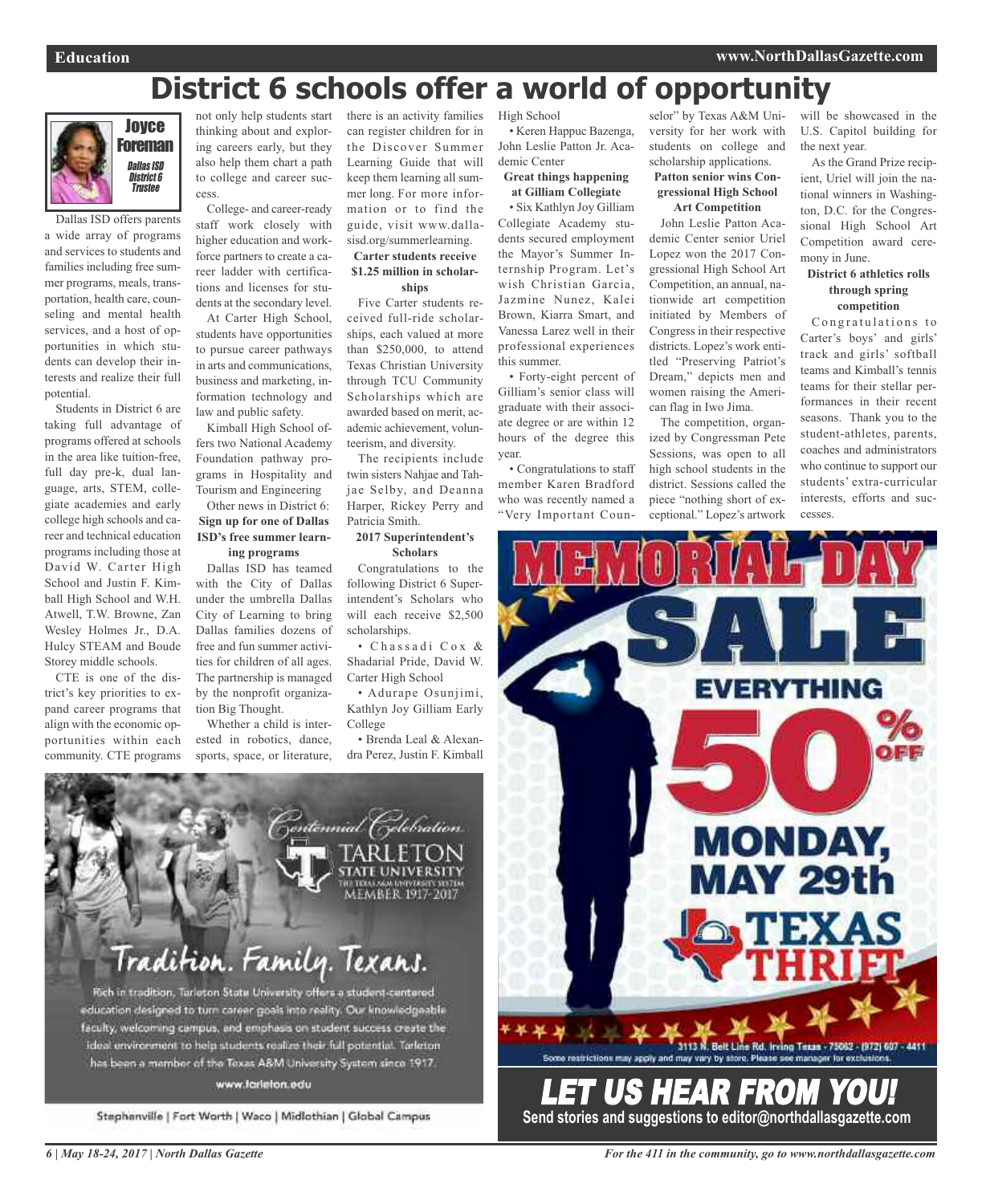### *Entertainmental and <b>Entertainmental and Construction Entertainmental and Construction**Irving**/* **<b>Plano**

## **Irving Fire Department set to open new station, training facility**

The construction of the Irving Fire Department and Grand Prarie Fire Department's Joint Fire Training Fa-

cility is in the final stages. The classroom/office building, and outside training simulators are complete. The final

touches of grading, hydromulch outside the fencing, and aggregate laid around the Trench, Confined Space,

Combat Stairs, Extrication, and Class A Burn simulators is being completed this week. The 5-story Fire Training

Tower is moving fast. Brick facade is ongoing, and concrete will be poured in upper floors soon. FireBlast will

begin install of the three burn room components next. The project is scheduled to be completed by late June.





*ries high to simulate emergencies in an apartment or office building. Above, Irving EMS Battalion Chief Steven Deutsch inspects the construction and enjoys the view from the top. (Photos: Irving Fire Dept.)*

## **Medical City Plano achieves Level 1 trauma designation**

Medical City Plano has been designated a Level 1 Trauma Center by the Texas Department of State Health Services, making it the first and only hospital in Collin County to achieve the distinguished classification.

"As this community's first hospital, Medical City Plano has been the healthcare leader for generations," says Charles Gressle, CEO of Medical City Plano. "Achieving this advanced Trauma 1 designation reinforces our commitment as the leader in trauma and emergency services for the greater North Texas area and surrounding region."

Trauma 1 designation is awarded by the Texas Department of State Health Services and involves an extensive survey process,

including verification by the American College of Surgeons. The voluntary process requires a commitment to providing comprehensive regional care for every aspect of injury – from prevention through rehabilitation. Hospitals seeking the Level 1 designation must operate as a Level 1 Trauma Center for one year

See TRAUMA, Page 13



**Major expansion planned for Georgia Farrow Rec Center**

Irving Residents recently attended a Community Meeting at Georgia Farrow Recreation Center, 530 Davis Drive, to provide input and ideas about a proposed update and expansion of the facility.

Located in West Park, Georgia Farrow Recreation Center is a vital asset to the neighboring community and has a long history of serving Irving residents of all ages. The facility, constructed in 1989, is slated for updates that will improve services for the entire community.

The City of Irving's Parks and Recreation Department, working with the Planning and Community Development and the Capital Improvement Program depart-

needed improvements for this important facility. Currently, the addition of more than 9,800 square feet is planned, including a new gymnasium, locker rooms, restrooms and an expanded fitness room, as well as upgrades that will improve Americans with Disabilities Act accommodations.

ments, have identified



**IRVING** 

men Armstrong and Eyeleso Trittute **Offering Environment** 

For more information, visit irvingEvents.org CHAMPIC W or call (972) 721-2501.

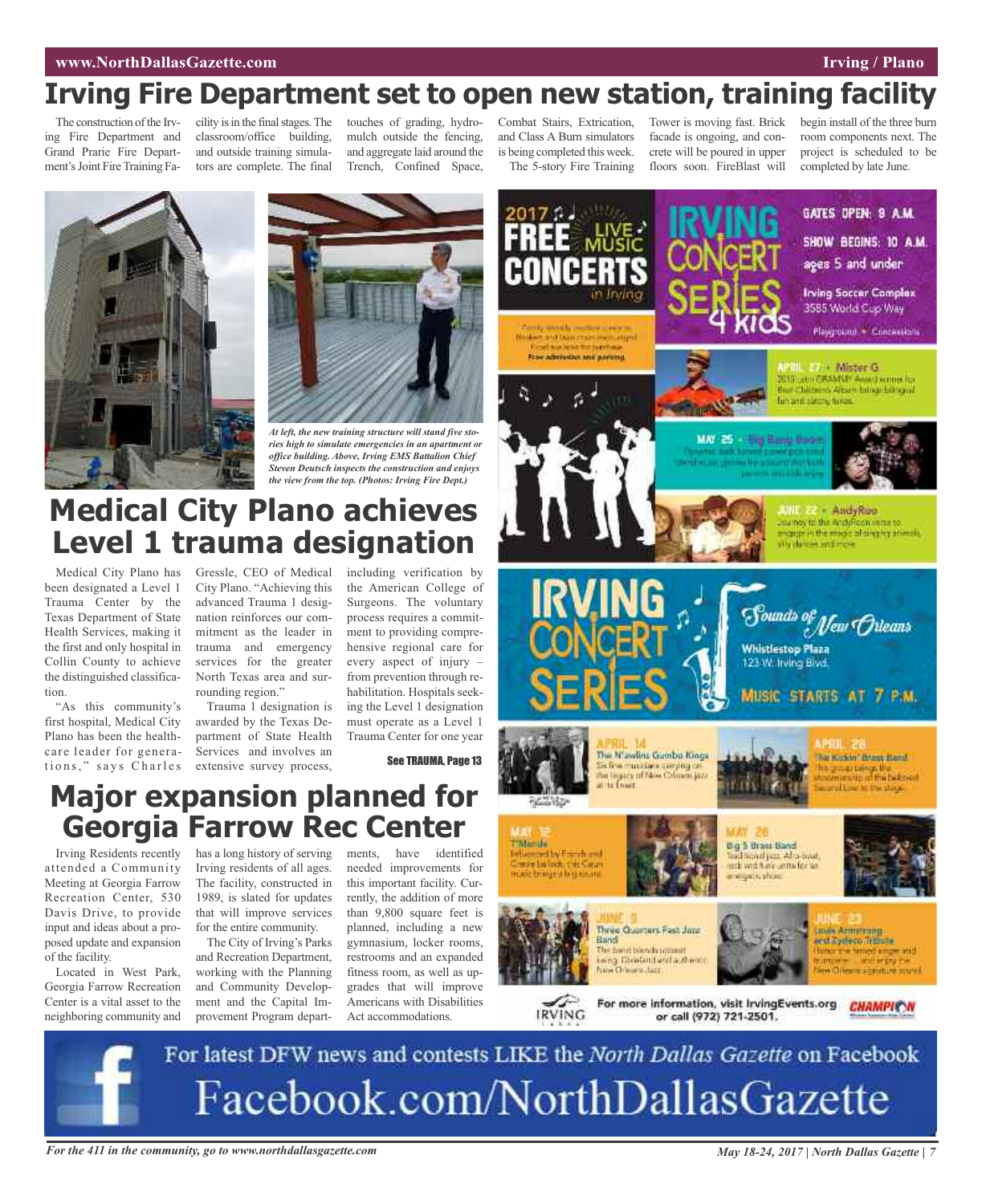### **City Briefs**

### **CARROLLTON Free irrigation inspections being offered until Sept. 30**

Through the City's Save Water by the Yard program, free irrigation inspections are available again this year. Eligible Carrollton Water Utilities residential customers, with in-ground irrigation systems, can apply to receive the inspections through September 30 or until the funds are exhausted.

Save Water by the Yard inspection service includes a consultation by a licensed irrigation expert who will check the settings on the sprinkler system's control box, check all system lines for leaks and improperly functioning sprinkler heads,

and provide customers with tips on system maintenance and water conservation. Residential customers who previously participated in 2015 or 2016 are ineligible for an inspection in 2017.

For more information or to make an appointment for an inspection, Carrollton residents should call 972- 466-3000.

### **DALLAS 5th annual Bingo for Babies**

Since 1972, Zeta Phi Beta has enjoyed a partnership with the March of Dimes in an effort to encourage women to seek prenatal care within the first trimester of pregnancy, thereby increasing the prevention of birth defects and infant mortality.



In celebration of the partnership's 45th anniversary, Zeta Phi Beta Sorority, Inc., Dallas alumnae chapter, Kappa Zeta is once again their 5th Annual BINGO for Babies.

This afternoon of fun with a Kentucky Derby twist will be held on June 3, 2017, at the University of North Texas at Dallas, 7300 University Hills Blvd FH 138, Dallas, Texas 75241 starting at 1:30 PM. Tickets are \$25 pre-sale, \$30 at the door. The price to reserve a table (10 tops) is \$250. The deadline for purchasing a table is June 1st.

Dress in your "Sunday Chic" or "race regalia" for an afternoon of Kentucky Derby style fun, at the 5th Annual Bingo for Babies.Proceeds from this event benefit Stork's Nest Charity Fund of Dallas! Tickets can be purchased at https://www.memberplanet.com/s/kappazpb/bingoforbabies.

### **2017 National Celebration Churches Uniting In Christ**

Christian Chapel Temple of Faith (CME) Church is hosting a panel discussion to address 11 churches' responses to President Trump's stance on Immigration entitled Combating Systemic Racism within Immigration and Criminal Justice on June 3 at 3 p.m. Then on Pentecost Sunday at 4 p.m. Confession – Recognition - Commitment is a national celebration of the member churches' recognition of the ordained ministries of each communion and a celebration of the Eucharist at one common table of the Lord.

The church is located at 1420 Noel Road, visit www.cctof.org.

### **GARLAND Garland listed on National Register of Historic Places**

Garland's historic downtown commercial district is now included on the National Park Service's National Register of Historic Places. Fifty-two commercial and public buildings are included in the historic district, with the oldest buildings dating back to 1897.

### **Garland Wins First Place in Earth Day Texas Competition**

InApril, Garland won first place in the EarthXPitch: Pollinator Habitat Civic Grant Competition. Garland's winning proposal included an idea to improve the monarch butterfly habitat by purchasing milkweed seed packets to distribute to residents. By planting milkweed in their yards, residents can provide new habitat sites to help increase the monarch butterfly population across the city.

## **Identical triplets go from high school dropouts to head of the class**

Identical triplets, Tran, Han and Ngan Tran, will make history as they walk across the stage as the top three scholars in Evolution Academy's 2017 graduation class. The graduation ceremony will take place this Thursday, May 18, 2017 at 7 p.m. at Curtis Culwell Center, 4999 Naaman Forest Blvd., Garland TX 75042, and it will be one of the first times in Texas that triplets have graduated 1, 2 and 3 in their class.

Prior to enrolling at Evolution Academy, a public charter high school and dropout recovery center, the Tran triplets were high school drop-outs living in America with their father, while their mother is still in their home country of Vietnam. The Tran sisters took advantage of the technological advances offer by Evolution Academy and in just a little over a year they are now graduating with top honors. Tran Bao Tran is the valedictorian with a GPA of 3.98. Han Bao Tran is the salutatorian with a GPA of 3.97 and Ngan Bao Tran, ranks #3 with a GPA of 3.96. All three of the Tran triplets plan to attend Richland College this fall.

Sharail Weaver ranks #4 with a GPA of 3.45 in the



Evolution Academy and like the Tran triplets, had a tough journey to high school graduation. Sharail faced many obstacles including financial challenges and moving around a lot which caused her to attend three different high schools before finally finding a great fit for her Evolution Academy. She was able to flourish at Evolution Academy, where the focus is providing educational options for at-risk students, and now she is graduating in the top her class and heading to college at Texas Wesleyan University this fall. Sharail plans to become a psychologist so she can help others over difficult circumstances.

To date, Evolution Academy has graduated more than 2000 students, many of whom were unsuccessful in

traditional school settings. Evolution Academy graduates have gone on to graduate from some of the top colleges and universities in the country, enlist in military service and embark on productive careers in the workforce.

Monica Johnson, a Dallas-based author, life coach, Fortune 100 business professional and recent TED Talk standout, will deliver the keynote address encouraging students to rise above life's difficulties and search within and reach their highest potential. Johnson speaks frequently throughout the United States and internationally and shares how she overcame tremendous obstacles in her own life in her bestselling book, "Shift From Broken to Breathtaking." Johnson is also widely known for her "Word of Wisdom with

ONEWORD" column in Epitome Magazine, a national faith-based magazine published by her husband, Todrick Johnson.

The Tran Triplets' mom

couldn't get a Visa to attend their graduation, but she will be cheering them on as she watches the live stream of the ceremony.

Evolution Academy has

open enrollment year-round on all three campuses. Students can enroll online at www.evolutionacademy.org or visit one of the campuses to enroll in person.

M.Kinney **PUBLIC NOTICE**

## **ASSESSMENT OF FAIR HOUSING**

The City of McKinney and the McKinney Housing Authority announce collaboration to work together with the public, community leaders, and interested parties in the North Texas Regional Housing Assessment, to examine housing-related challenges and challenges related to employment, transportation, and accessibility to opportunities in our city. The Assessment of Fair Housing (AFH) is a legal requirement that both the City and McKinney Housing Authority must complete in order to continue receiving federal housing and community development funding from the U.S. Department of Housing and Urban Development (HUD). Specifically, the AFH is an analysis undertaken pursuant to 24 CFR 5.154 that includes an analysis of fair housing data, an assessment of fair housing issues and contributing factors, and an identification of fair housing priorities and goals specific to McKinney. The primary purpose of the Public Hearing is to provide an opportunity for citizens to provide input during the development process of the Fair Housing Assessment.

**You Are Invited to Participate In A Public Hearing on Saturday July 15th at 10:30 a.m. MHA Merritt Community Center 1200 N. Tennessee St. McKinney, TX 75069**

Posted in accordance with the Texas Government Code, Chapter 551, on the 15th day of May at or before 5pm. If you plan to attend this public meeting and you have a disability that requires special arrangements at the meeting, please contact McKinney Housing Authority at 972-542-5641, within 48 hours of the scheduled business meeting date. Reasonable accommodations will be made to assist your needs. *Roslyn Miller* Executive Director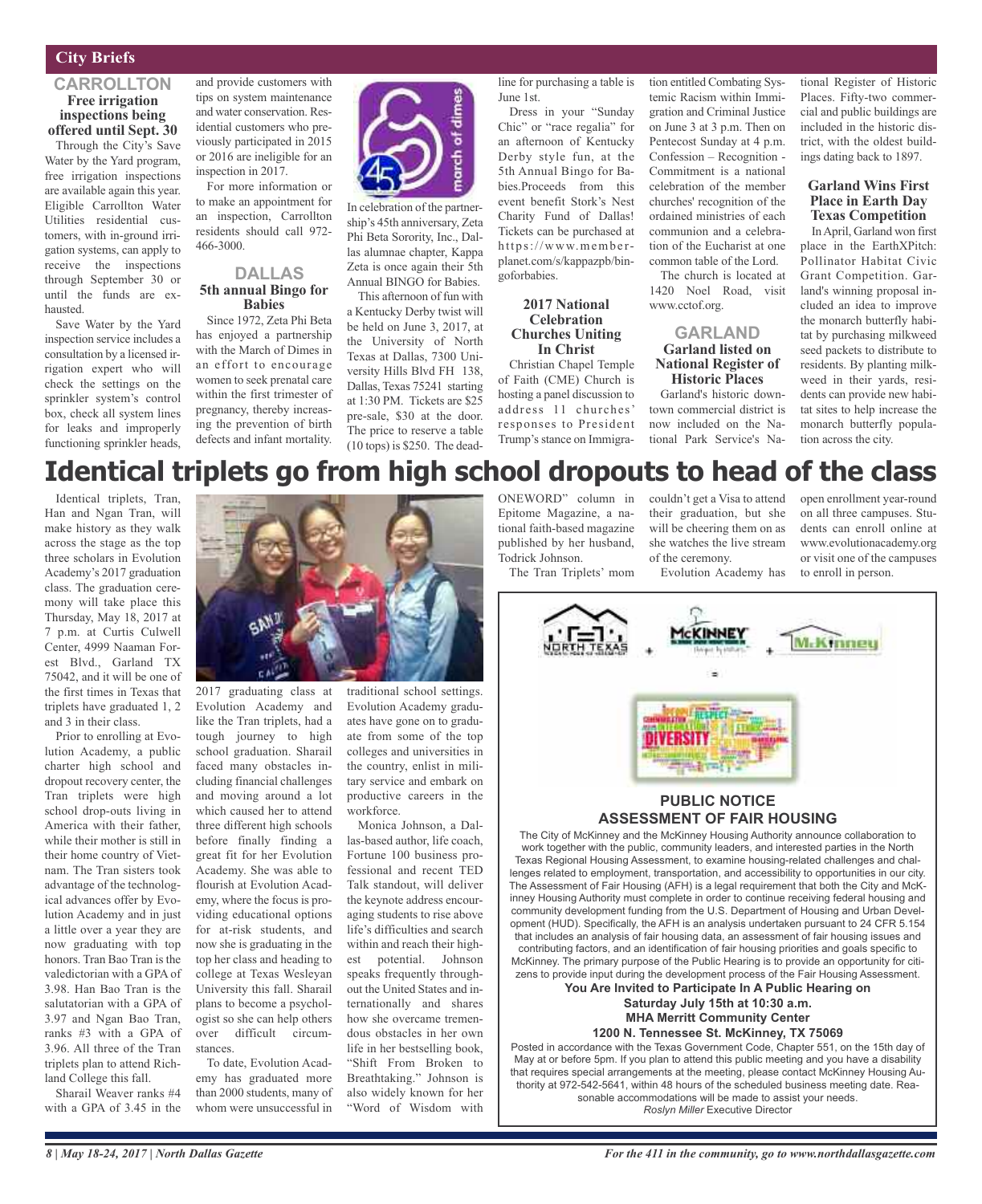## **Br'er Cotton's premieres at Kitchen Dog Theater**

Kitchen Dog Theater's nineteenth annual New Works Festival features the National New Play Network Rolling World Premiere of Br'er Cotton by Tearrance Arvelle Chisholm. The show is scheduled for Thursday through Saturdays nights at 8 p.m. June 9 - July 1.

The play features a story focused on the former site of a thriving cotton mill that is now an impoverished neighborhood. Deeply affected by all the recent killings of young black men like him-



*Left to right, Kyle Fox Douglas, Dennis Raveneau, Clay Yokum, Stormi Demerson, and Katy Tye appear in the upcoming Kitchen Dog Theater production. (Photo: KDT/Matt Mrozek)*

self, Ruffrino, a 14-year-old militant who longs to wake means necessary. More and up the zombies by any more at odds with his mother and grandfather, the boy's anger grows beyond containment while the family home literally sinks into the cotton field, which no one seems to notice but him.

Br'er Cotton tackles complicated issues of racism and racial identity through the lens of these three generations' wildly differing attitudes and responses. The play raises tough questions that have no easy answers and does it in a way that is fiercely theatrical, fresh, and innovative.

KDT Artistic Company Member Rhonda Boutté directs this timely new work, which, in perfect alignment with Kitchen Dog's mission, brings to the forefront questions of identity, morality, justice, and power.

Br'er Cotton is on stage at Trinity River Arts Center, 2600 N. Stemmons Freeway, Suite 180, Dallas, TX 75207 (NE Corner of I-35 and Medical District). Ticket prices range from \$40 for all opening night tickets, \$20 -\$30 for adults and \$15 - \$25 for STAGE, KERA, NNPN, TCG members, students and senior citizens/65+ (all with proper ID).

Admit:ALL, KDT's new accessibility program, will have 20 free tickets available every performance except opening night for patrons who would otherwise be unable to afford them. These tickets, made possible by an anchor grant from the Communities Foundation of Texas, will be available in person at the box office starting 30 minute prior to curtain time.

## **Ruben Studdard digs deep for soulful Sam Cooke classic**

By Stacy M. Brown NNPA Contributor

If anyone's been asking whatever happened to Ruben Studdard, they probably haven't been paying too much attention.

In the 13 years since he brightened the world of pop music with his American Idol-winning romantic balladry, Studdard has warmed the hearts of his huge fan base with five albums and has toured with the various artists like Peabo Bryson, Melissa Manchester, CeCe Winans and David Foster.

And he's done a whole lot more, including the just completed and powerful new version of Sam Cooke's classic, "A Change is Gonna Come."

Studdard, 38, said that he initially wanted to sing the song for a civil rights event in Birmingham, Ala.

"It was a big event and Dr. Henry Panion III was producing and conducting the orchestra and it turned into a PBS special during Black History Month," Studdard said.

Studdard added that Panion, his mentor, asked if he'd sing and the former Idol champ didn't hesitate.

"I've always been a fan of that song and the importance of the material inclined me to do it," said Studdard.

Panion has been lauded for his work with a who's



*Gonna Come" is available on iTunes and GooglePlay. This photo was taken in February 2009. (Jyle Dupuis/Wikimedia Commons)*

who in music, including Stevie Wonder, Kirk Franklin, Chaka Khan, the Winans, Aretha Franklin, Tramaine Hawkins, and American Idol Winners Carrie Underwood and Studdard.

"Ruben really does shine and I think it's a great joy working with him," said Panion, whose works are programmed throughout the United States by many of the country's major orchestras, including the Atlanta Symphony, Cincinnati Pops, Cleveland Symphony, Philadelphia Orchestra, Detroit Symphony, Baltimore Symphony, San Francisco Symphony, Houston Symphony, and the National Symphony.

Panion continued: "He really does love music. I work in classical and in jazz and pop, so many when they become popular it has little to do with their musicianship, but how many times can you turn on a national show and you wonder, where in the world did they find this person?"

Studdard has always been a student of music and there's talk of him doing a Christmas Album of Luther Vandross songs, Panion added.

Studdard also continues to work on producing a children's show called, "Uncle Ruben's House," that he hopes will debut in the fall.

"It's a labor of love just having to learn the techniques and how to communicate with kids from two to eight; it's really phenomenal," Studdard said. "My mom is an educator, she was like a child whisperer and that market has been silent for years. So, we'll make songs specifically to teach children manners, math, and

science and the guy I'm working with is really big on STEM education and trying to incorporate that into our music to help children in different ways."

Another album also should debut soon, Studdard said.

For now, however, he's

pushing the release of "A Change is Gonna Come," which came on the heels of former President Barack Obama's final days in office, when he designated Birmingham Civil Rights District as a national monument.

"Sam Cooke's original

became an anthem to the Civil Rights Movement in the 1960s," Panion said. "We believe that Ruben's new version is right on time. Everybody could use a little soul and inspiration."

The single is currently available on iTunes and GooglePlay.



*Do you have an upcoming event? Contact NDG Entertainment at marketing@northdallasgazette.com*

*May 18-24, 2017 | North Dallas Gazette | 9*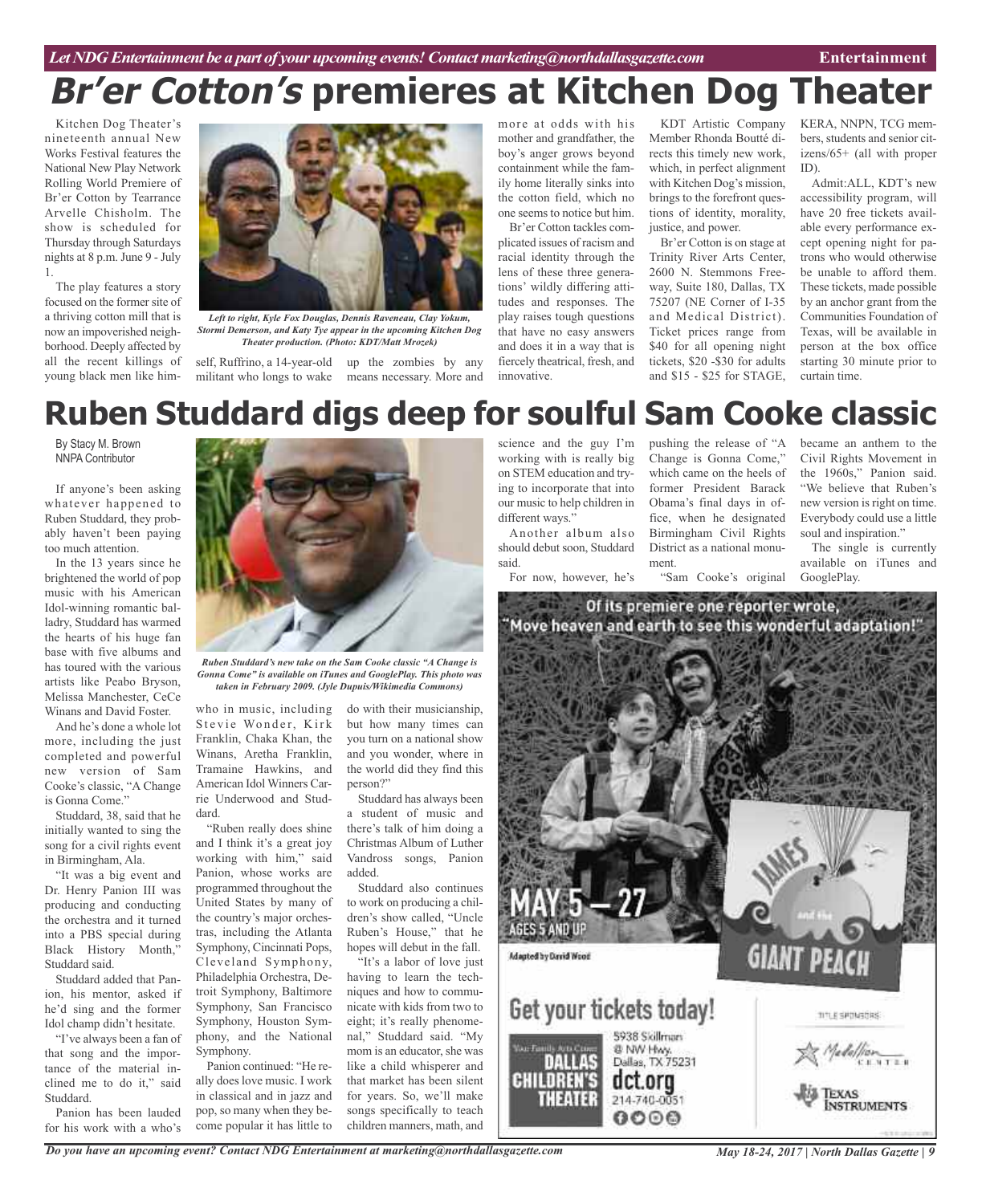## **FOX plans to bring a live musical production of Rent to TV**

FOX has announced a live musical production of the Tony Award-, Grammy Award- and Pulitzer Prizewinning musical RENT. Acclaimed film, television and theater producer Marc Platt (GREASE: LIVE, "La La Land," "Wicked"), along with the estate of writer/composer Jonathan Larson, will executive-produce the event.

"We are so honored to partner with the estate of the



brilliant Jonathan Larson and producer Marc Platt on one of the great musicals of our time," said Dana Walden and Gary Newman,

Chairmen and CEOs, Fox Television Group. "The title is so iconic, the music is so beloved, and the themes are as meaningful today as they

were when the show first premiered on Broadway. With Marc overseeing this project, we are sure it will have a profound impact on the legions of fans who know and love this musical."

"'Rent' was Jonathan's dream of sharing the theater and the passion he had for it with a whole new generation," said Julie and Al Larson. "None of us could have

imagined the massive impact that the messages and themes in 'Rent' would have on the theater community or the world...except for Jonathan. We are absolutely thrilled to be continuing Jonathan's legacy and the still-relevant themes of the show in this way."

A re-imagining of Puccini's "La Bohème," and set in New York City's gritty East Village, "Rent" tells

the unforgettable story of seven artists struggling to follow their dreams during a time of great social and political turmoil.

After winning four Tony Awards and the Pulitzer Prize, writer/composer Jonathan Larson's tour de force celebrates its 20th anniversary this year, as it continues to offer an inspiring message of hope and friendship.

## **James and the Giant Peach still on stage for six shows**

The Dallas Children's Theater has six remaining performances of James and the Giant Peach. Young James Henry Trotter's resilience is tested when he is sent off to live with his mean aunts, Spiker and Sponge, after a chain of unfortunate incidents. Life is no fun at all there until he accidentally spills some tiny green things on a tree, and...voilà, a giant peach! When James and his new oversized friends Grasshopper, Centipede, Ladybug, Earthworm, and Spi $der - snip$  the stem of the peach, the quest for happiness and great adventure



lands them in New York City and at the center of attention.

Remaining Performance Dates and Times -Saturday,May20,1:30p.m. -Saturday,May20,4:30p.m. -Sunday,May 21, 1:30 p.m. -Sunday,May 21, 4:30 p.m.

-Saturday,May27,1:30p.m. -Saturday,May27,4:30p.m. Ticket prices for single tickets range from \$15-\$28. Call the Box Office for details at 214-740-0051. Tickets available online at dct.org.

## **Two more weekends for British farce, Move Over Mrs. Markham**

Rover Dramawerks continues their 17th Season with the British farce, Move Over Mrs. Markham by Ray Cooney and John Chapman. Performances will be at Rover's theatre in Plano, located in Ruisseau Village at 221 W. Parker Rd, Suite 580, at the northwest corner of Parker and 75. Performances run until May 27 on Thursdays and Fridays at 8 p.m. and on Saturdays at 3 p.m. and 8 p.m.

This production exposes



the intricacies and complica- *Pictured in Markham\_03 left to right: Molly Bower and Christian* **See FARCE. Page 12** *Black. Photos by Carol M. Rice* 



*NDG Entertainment Ticket Giveaway!!! Follow North Dallas Gazette on Facebook, Twitter and Instagram to keep up on all the latest!!!*

*10 | May 18-24, 2017 | North Dallas Gazette*

**Enter to Win!**

**Ticket Giveaway**

*Do you have an upcoming event? Contact NDG Entertainment at marketing@northdallasgazette.com*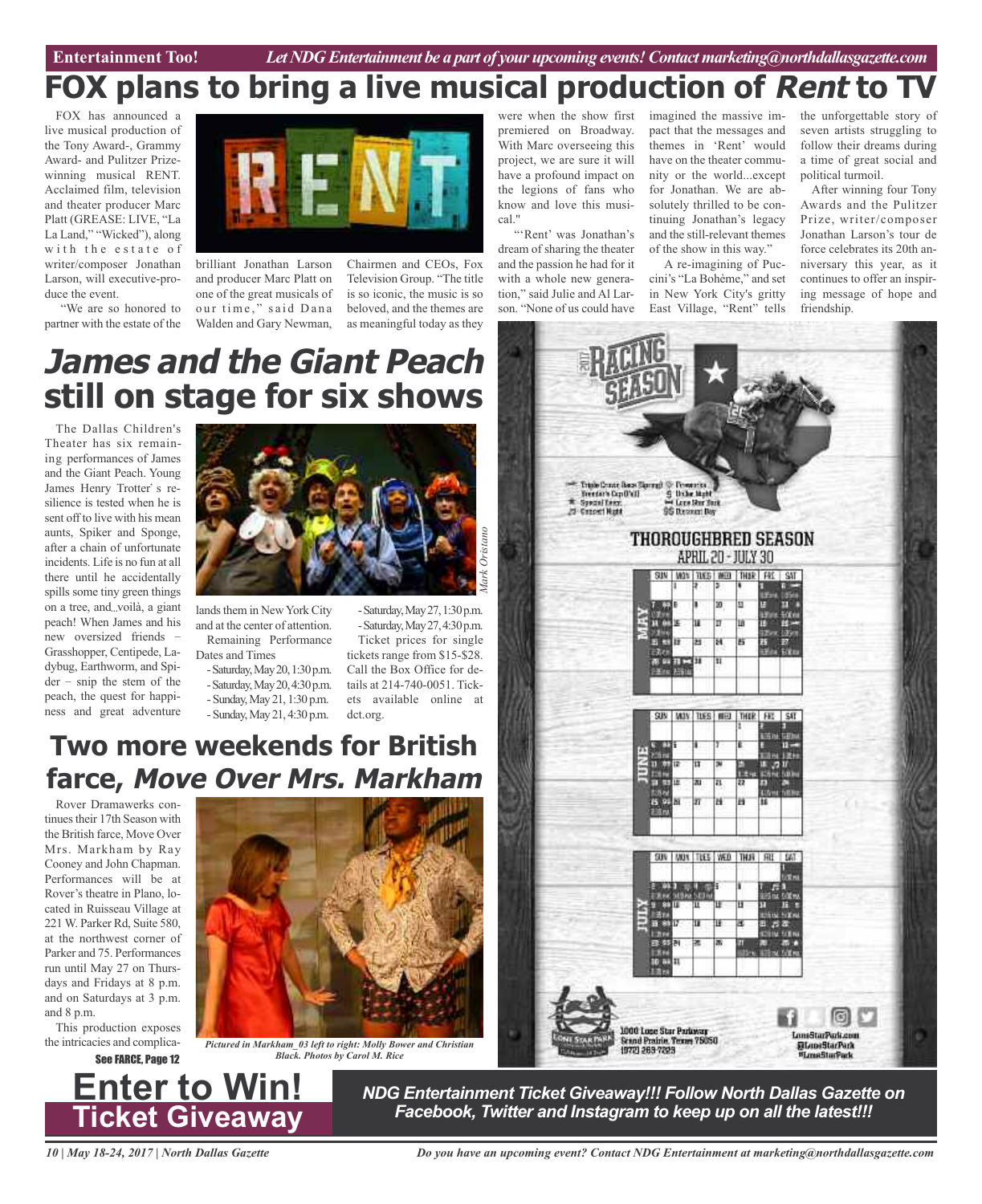#### By Dina Gerdaman

When a worker struggles to meet the demands of a particular position, the problem may not be with the employee—maybe it's the job's design that is wrong.

Apoorly designed job can work against even the most dedicated employee, setting the person up to fail. This creates a recipe for frustration and a path to burnout that is all too common in today's workplace, says Robert Simons, the Charles M. Williams Professor of Business Administration at Harvard Business School.

"Today's jobs are expanding in terms of what is expected of people, but the resources people get to do those jobs is not expanding," says Simons. "People feel more pressure to own their roles and they're stressed because they're being pulled in a lot of different directions, but they're not getting the help they need."

The idea that an employee's poor performance might be a case of a badly designed job is not intuitive for managers. So Simons created a solution: a free online job design optimization tool that allows companies to plug in information about a particular job to test whether the person in that role is getting the right mix of responsibility and support from the organization.



After all, for any job to succeed, the supply of resources available to the worker must be in balance with the responsibilities of the job, says Simons. It's a simple supply-and-demand lesson that should ring true for anyone who has taken an economics course, "but we've never thought of it in terms of a job design before."

"In many companies today, people are being held accountable for measures that are much wider than the resources and the amount of control they are given," Simons says. "They control this narrow slice, but their jobs are tied to things like revenue growth and profitability. The missing piece is the support they are given to accomplish their goals."

When using the tool, a job can be evaluated by answering four questions:

1. What resources does the person in that job control to accomplish a task? This list of resources may include people, budgets, and balance sheets.

"Just imagine you are looking to take a job somewhere and they want you to drive \$100 million in revenue," Simons explains. "You'll want to ask: 'How many people are you giving me to do that? What does my budget look like?' If you're being asked to do these important things, the first thing you'll want to know is what resources you're getting."

2. What measures are used to evaluate that individual's performance? This looks at: How will the person be held accountable, how will the person's performance be tracked, and what factors will be evaluated to determine success?

Evaluation measures could include sales or revenue goals, the number of patents filed or products launched, or customer satisfaction levels.

AGENTS, continued from Page 5

Become a voter registrar. We all know that life happens and that knowledge is power. You will be amazed at the amount of members of your community who might not be registered to vote or have the knowledge of how to become registered. By being a voter registrar, you can ensure that the members of your community are armed with the right resources and tools to allow their voices to be heard through their vote.

Practice what you preach. Have you received a Jury Duty notice lately? Serve. One of the components of the Sixth Amendment of the United States Constitution is the guarantee of a fair jury. Serve and help guarantee that one of the most basic of rights is ensured.

Know the difference between being informed and being obsessed. Do not spend too much time entrenched in the media attention focused on the new President. Instead, stay focused on holding him accountable and on the ways to address the many issues that impact your community.

Vote. Regardless of what anyone tells you, exercising your right to VOTE is the most powerful way to voice your opinion on the direction of your community, city, state, and country!

Ultimately, change starts with you, so become the change that you want to see in your community.

*Jesuorobo A. Enobakhare, Jr., is the founder and mind behind Jesuorobo's Thoughts, an informative blog that covers an array of topics including politics, social injustices and current events.*

3. Who does the individual need to influence to achieve goals? This refers to the amount of time and attention a person in a particular job must devote to interacting with others and nudging people where they should go, including collecting data, probing for new information, or attempting to influence the work of others. The amount of influence

will be narrow if the job is self-contained, meaning a person sits at a desk all day without interactions with others, whereas the span of influence will be wide if the person must touch many people, especially others outside the unit, to succeed. A manager at an innova-

tive, customer-focused company like Amazon needs a wide span of influence to figure out how to make the customer happy. One individual doesn't control all the resources at that company, so that person relies on talking to others about delivery speed and other features to make sure the customer is being served.

4. How much support can the individual expect when reaching out to others for help? A job is bound to fail if the people who control resources refuse to help.

"In some organizations, it's every man or woman for themselves," Simons says. "You eat what you kill, and no one is willing to help others. If a person is asked to do a lot of things—innovate, spend time influencing others—but the person can't get help when he reaches out for it, that job is doomed."

At many organizations, leaders should try to foster an atmosphere where people have a deep commitment toward helping one another. This can be costly and difficult to pull off because it means creating a culture where people feel a shared sense of purpose, identify with the group, have trust in coworkers, and share in rewards.

Amazon founder Jeff Bezos made it clear: If you're unwilling to lend a hand to a coworker to meet a customer need, you will not survive there. "When a lot is demanded of people, you have to build a culture where people will help each other," Simons says.

Leaders should be honest when answering these questions if they want to figure out how to fix a job. Their answers will vary from job to job and organization to organization, depending largely on the goals of a particular position in relation to the company's overall strat-

The tool allows for making adjustments to improve the position, such as increasing the supply of resources or reducing the demands of the job. Often when a job doesn't work, it's a matter of simplifying it—and also being clear about what that worker should not do.

egy.

"You often have an individual who has to spend too much time in meetings or too much time on managing this matrix, and the person is spread too thin. You add more and more stuff, and no one thinks of the cost in terms of energy, lack of focus, and diversion of priorities," Simons says. "If the job is too complicated, can we make it so that the person doesn't have to get agreement from four people before moving forward? Can we keep that person from being put on one more committee?"

It can get sticky because reallocating tasks and resources means other workers will be affected. To help with managing this balance, the tool can be used to compare two jobs at the same time.

In some cases, leaders discover that resources are

#### See JOB, Page 12

Introducing a new way to meet, work & play! The Economic Empowerment Center is the perfect place for your next trade show, conference or private party!



Monthly meetings ·Special events · Trade shows

Contact us at 214-540-6932 or

leasing@transformanceusa.org

«Business seminars ·Birthday parties 8. Curiceaferas

Holday parties. -Non-profit campaign kickoffs Church services

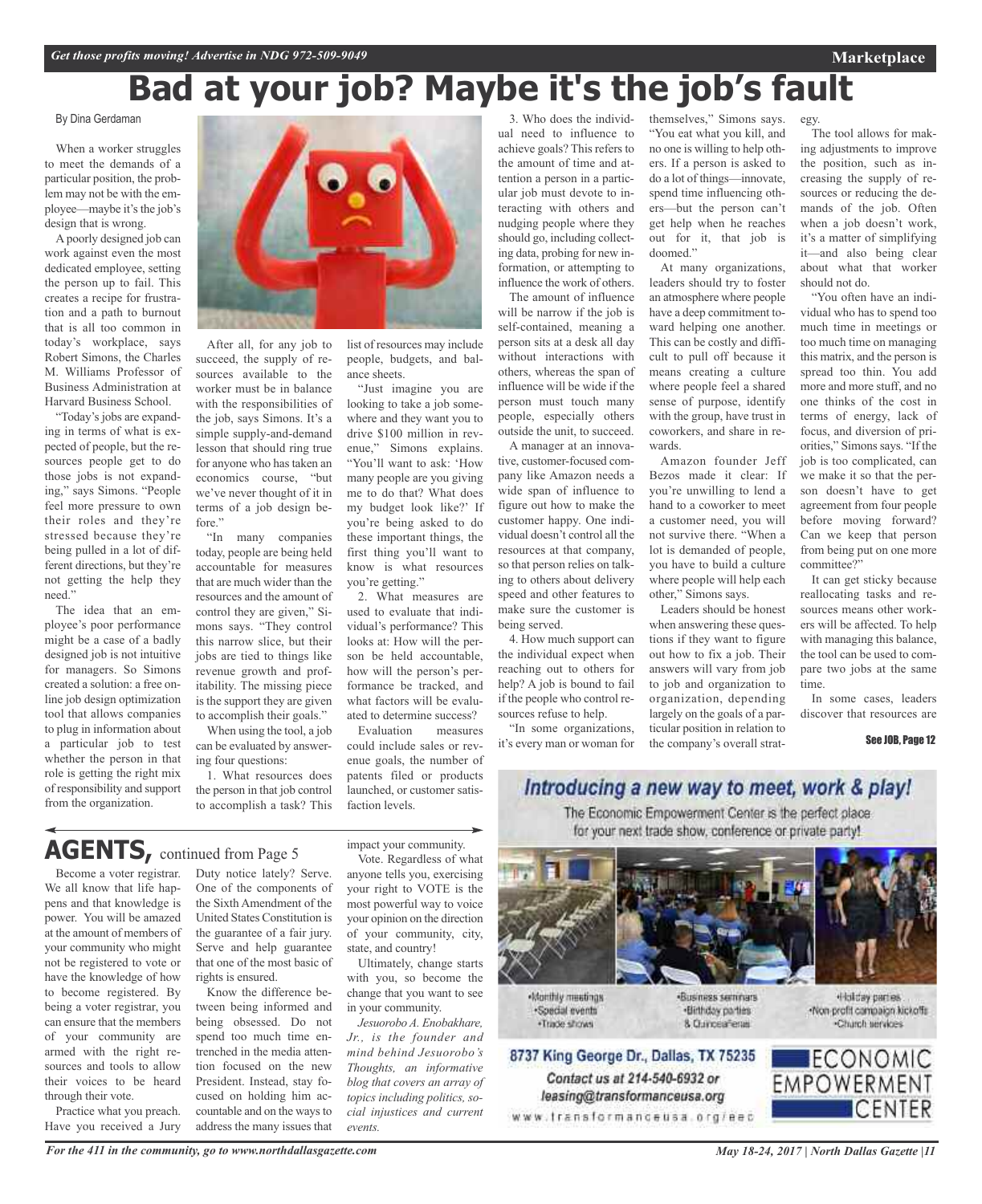### **FARCE,** continued from Page <sup>10</sup>

tions that ensue when cially when you add a conthree different sets of hopeful lovers (Christian Black and Julia Kendry, Eddy Herring and Vera Brumley, and Katrina Jones and Deron Wade) all converge on the bedroom of the Markham's (Molly Bower and Gary Eoff) supposedly empty flat, assuring a hectic and hilarious evening for all, espe-

servative children's book author (Nancy Lamb) to the mix.

Ticket prices for Move Over Mrs. Markham are \$22 Friday and Saturday nights and \$16 on Thursdays and matinees, with \$2 discounts for students and seniors. Tickets may be ordered online at www.roverdramawerks.com.

### **JOB,** continued from Page <sup>11</sup>

being wasted because one person has been given too many. Those resources can be reallocated and used more wisely, or the person in that role could be asked to step up more.

Simons did a case study of different roles at Google. It turned out that the sales and marketing folks were overtaxed, while the demands were too soft on software engineers. "The tool gave us insight for each job on how to improve it," he says. Why that job is so hard

Prior to developing the online tool, Simons used a paper model to analyze jobs with his MBA and executive education students in his management and strategy execution courses. It dawns on a good third of the business executives in his courses that either their own roles or other positions they have created in their organizations don't have enough support to meet the demands of the job.

"It's fun to do this with executives because you see the lightbulbs going off in their heads. I've had a number of people tell me, 'Now I understand why that job is so hard,'" Simons says. "It shines a light on the problem<sup>"</sup>

And at a time when workers are expected to have a laser focus on customers, executives also know good employees will opt to work for organizations that invest in the resources the staff needs to accomplish that task.

"The more you want to be customer-focused in a highly competitive environment," Simons says, "the more you have to give people in the organization the tools they need to succeed."

### **PAC,** continued from Page <sup>1</sup>

Pension crisis to the proposed Trinity River tollway.

Between supporting Wood and specifically opposing Kingston, For Our Community PAC's expenditures in the District 14 race exceeded the six-figure mark, including the production of a video which portrayed Kingston as a rude and combative element on the city council. Despite the effort, Kingston managed to passthrough the May 6 election unscathed, garnering more than 54 percent of the vote outright and avoiding a runoff.

In West Dallas, For Our Community PAC supported incumbent Monica Alonzo, which drew some criticism associated with the reported opposition to HB 2480 by Alonzo's brother, Texas Sen. Roberto L. Alonzo. The bill

which was filed by Texas Rep. Eric Johnson to alleviate pressure from growing property taxes in the West Dallas district caused by the incursion of new investment, was killed in a political maneuver by GOP lawmakers in Austin. With a \$10,000 donation to the PAC from the co-founders of West Dallas Investments, some questions of motive were raised.

However, Johnson's bill was one of more than 100 bills killed by the Republican Freedom Caucus in a move that is now being called the "Mother's Day Massacre" and is being chalked up to partisan infighting in the legislature. HB 2480 was officially returned to Calendars Committee on May 12. Also, Alonzo and fellow incumbents Casey Thomas and Rick Callahan received, by far, the lowest level of financial support from the PAC. All three combined totaled less than \$21,000.

The For Our Community PAC also weighed in heavily in the District 7, lending its support of more than \$24,000 to incumbent TiffinniA. Young. Young received the highest number of votes in the May 6 ballot, but did not gain a clear majority and will face challenger Kevin Felder in a runoff.

While the contributions of the For Our Community PAC have left many grumbling, no one has suggested that the PAC has done anything illegal. All indications are that the election rules were followed and these donations are completely allowable.

There are many voices being heard across the country calling for campaign finance reform, and assertions that money plays too big a role in U.S. elections. It was the primary rallying cry of U.S. Sen. Bernie Sanders in the Democratic primary. Until such laws are changed, voters can expect to see such PAC activities continue.

*(Disclosure: The North Dallas Gazette endorsed eight candidates in the May 6 election. NDG endorsed the same candidate as For Our Community PAC in the District 3 race, Casey Thomas; and endorsed opposing candidates, Tammy Johnston in District 7, and Tennell Atkins in District 8. NDG reached out to For Our Community PAC for comment, but did not receive a reply by press time.)*



Investors Liquidation Sale: **Laurel Land Cemetery Burial Plot For Sale (one space) Section # 3, Space # 15, Lot # 20**



Laurel Land Cemetery charges for cost of single Plot: \$3995.00 Discount Amount, if you act right away: <\$1745.00> (your savings) Your Cost: \$2250.00



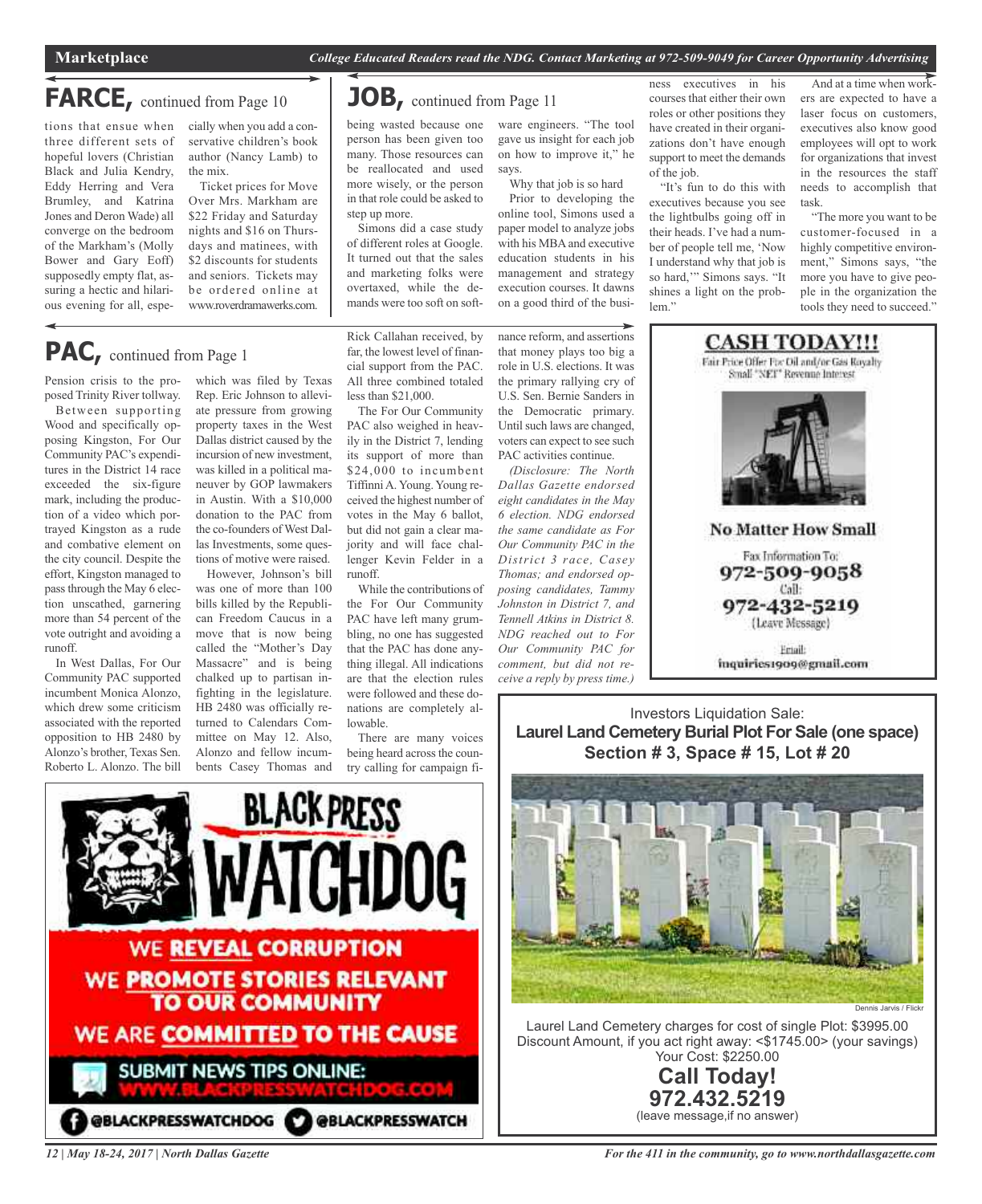# **Medscape Report: Black doctors make less than white doctors**

Flickr

Oggiono

By Stacy M. Brown NNPA Contributor

African-American physicians earn 15 percent less than White physicians—an average of \$262,000 compared to \$303,000—according to Medscape's 2017 Physicians Compensation Report.

Approximately 19,200 physicians across 26 areas of medicine were asked questions about annual compensation, race, gender, geography and job satisfaction.

The report, detailed by CBS News, revealed that African-American doctors are less likely to say they feel fairly compensated, with only half agreeing that they're earning what they should.

"Fifty-percent of African-American physicians don't feel fairly compensated," the report's editor Leslie Kane, a senior director of Medscape Business of Medicine, told CBS.

Racial and gender discrimination may certainly



be a factor, Kane said, but there are other factors as well.

For example, if a doctor treats more Medicaid patients, their reimbursement is usually lower, since employer-insured patients tend to pay better.

How many hours a doctor works and whether they're in private practice or a clinic can also explain some inequities in pay. "Tons of factors play into

how much a physician makes," she said. The survey found that the

*Ilmicrofono Oggiono Flickr*Imicrofono gender pay gap is narrower among younger doctors.

Male doctors ages 55 to 69 make 27 percent more than women, but the divide shrinks to 18 percent in physicians under the age of 34.

Being a doctor pays well, but there are still major discrepancies when it comes to paychecks within the medical profession. For the first time, the annual report looked at race as well as gender and other factors, revealing some significant disparities in pay.

salaries averaged \$294,000, with specialists earning about \$100,000 more than primary care doctors.

Overall, average pay has risen by \$88,000 over the seven years Medscape has been conducting this survey—an increase attributed to intense competition for doctors among hospitals and health care systems.

The three highest-paying specialties were orthopedics (average annual compensation: \$489,000), plastic surgery (\$440,000) and cardiology (\$410,000). They earned well over twice as much as the average pediatrician (\$202,000) and family physician (\$209,000),

the two lowest-paying categories. A deeper dive into the data shows male doctors take home bigger paychecks in both primary care and specialty areas such as orthopedics and surgery.

Male primary care physicians made 15 percent more than women in 2016, while male specialists earned 31

gether, the Medical City Healthcare network of hos-

Physicians' annual percent more than their female colleagues.

> Part of the reason may be that women are more likely to choose lower-paying specialties, Kane said.

> "One of the things we look at is why there is this overall disparity. We look at what specialties women are going into and they go into less well-paying areas," she said.

> "Fifty-three percent of pediatricians are women, one of lowest paid specialties. Thirty-nine percent of family physicians are women, also a lower-paying area," Kane said.

> When it comes to the more highly paid medical specialties, only 9 percent of women are orthopedists and only 20 percent of general surgeons are female, Kane added.

African-American doctors typically work in primary care rather than specialties, the survey noted.

The annual compensation survey delved into race for the first time, said Kane, who has edited the report for seven years.

The report revealed higher salaries in rural states. Doctors in North Dakota are the highest paid in the U.S. followed by Alaska, South Dakota and Nebraska.

Washington D.C. counts as the lowest, while New York hovers toward the bottom of the list, which Kane and others chalk up to supply and demand; plenty of doctors cluster in big cities, while rural areas need to offer more money to attract staff.

Patients may be glad to know that regardless of pay, most doctors like what they do: eight out of 10 physicians said they'd still choose medicine if they had the chance to pick a career all over again.

GARLAND **Attention Suppliers of Goods, Services and Construction Review Competitive Opportunities at https://garlandtx.ionwave.net www.garlandpurchasing.com 972-205-2415 TISEO PAVING COMPANY** 

419 E. Hwy. 80, Mesquite, TX 75150 Tel: (972) 289-0723 Fax (972) 216-5637 www.tiseopaving.com

Performing Concrete Street Paving in the Metroplex Area We Accept Subcontracting Bids For All Public Works Projects in the Dallas Area. We Are Accepting Applications for Concrete Mixer Drivers and Heavy Equipment Mechanics

**Equal Opportunity Employer** 

### **TRAUMA,** continued from Page <sup>7</sup>

prior to survey and verification.

"This designation is part of Medical City Healthcare's commitment to deliver the high-quality healthcare services our community needs, when and where



they need them," says Erol Akdamar, FACHE, president of Medical City Healthcare, "Patients now have access to some of the best clinicians and medical care in the region, and to-

pitals, surgery centers, ERs, and CareNow urgent care locations are unified in elevating the standard of care for all of our patients."

### **Looking for energetic interns in the Dallas Area**

A local community newspaper has an internship position available. The goal is to provide students and aspiring writers an opportunity to gain published clips, experience and professional feedback. The position is for 20 hours a week at



\$8.50 per hour. Assignments will include covering local events, phone interviews, and rewriting press releases.

**Send resume and writing samples to: inquiries1909@gmail.com**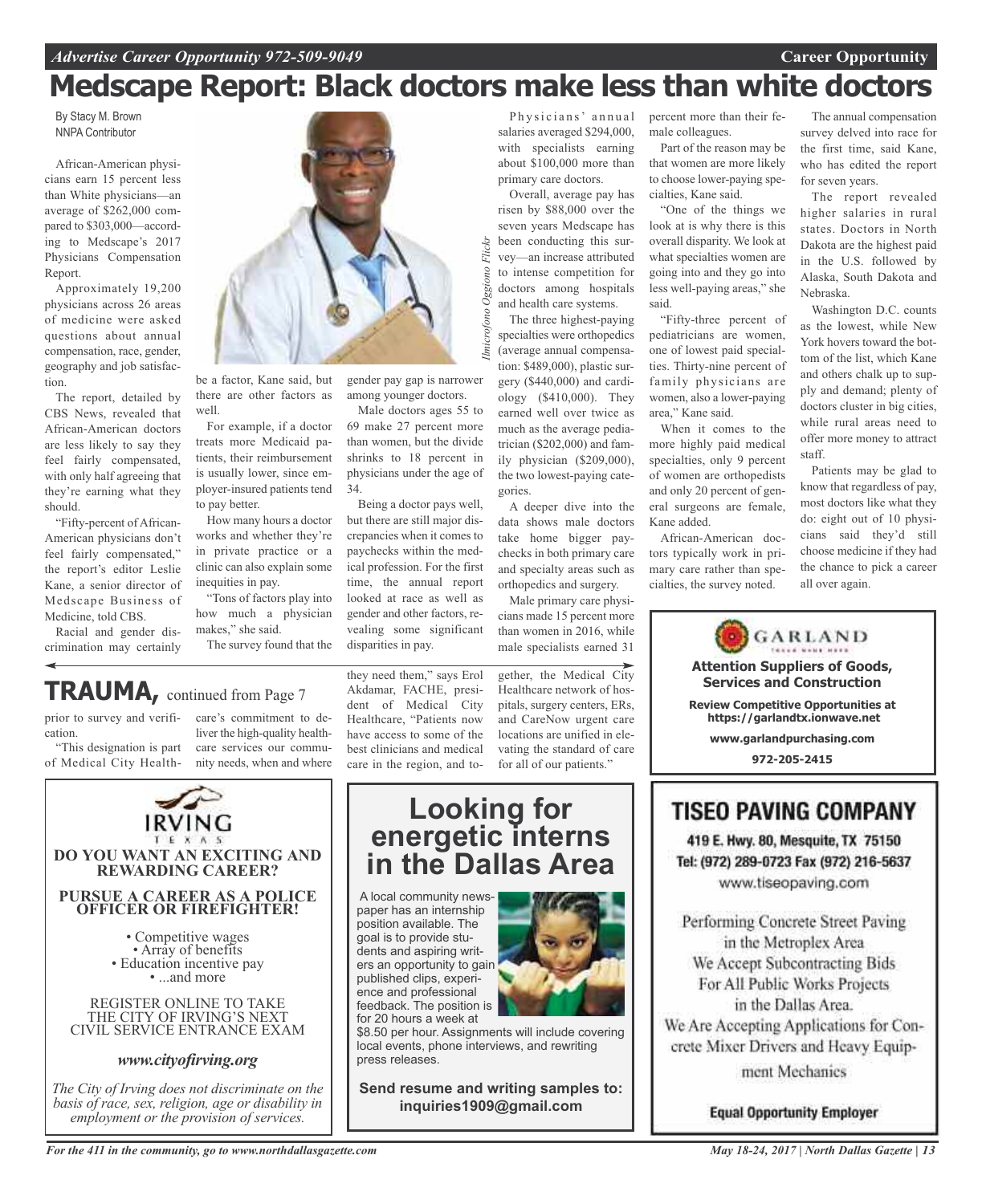### **BETHEL BIBLE FELLOWSHIP, CARROLLTON (A PLACE TO BELONG)**

**NOTICE: Pastor Woodson serves the community by providing "Professional Therapy and Counseling Services" on a "Sliding Fee" scale. To schedule an appointment call the Pastoral Counseling Center at 972-526- 4525 or email the church at www.bethelbiblefelloswhip.org**

Discover Hope and Help for daily living; and, you don't have to be a member to come. The Connect-2-Reflect meetings are held in comfortable and relaxed homes one in Carrollton and one in Plano, refreshments are served. Call the church for details.

### **May 21, 9:45 a.m.**

You're invited to our Sunday "Prayer and Meditation" at 9:45 am. You will be blessed and inspired. You don't want to miss this!

### **May 24, 7 p.m.**

Join us in Wednesday's Prayer and Bible Study Class with Pastor Brenda Patterson, Senior Pastor Woodson, Pastor Larry Gardner and others teaching a series on "Design for Discipleship and Understanding the Bible, Book 7, Chapter 3." Spiritual maturity is God's desire for you. It's Time to Grow; Ephesians 4:12 & 13.

Dr. Terrance Woodson, Senior Pastor 1944 E. Hebron Parkway Carrollton, TX 75007 972-492-4300 www.bethelbiblefelloswhip.org

### **FELLOWSHIP CHRISTIAN CENTER CHURCH IN ALLEN "THE SHIP"**

 $\mathcal{L}_\text{max}$  , which is a set of the set of the set of the set of the set of the set of the set of the set of the set of the set of the set of the set of the set of the set of the set of the set of the set of the set of

*14 | May 18-24, 2017 | North Dallas Gazette*

(Facebook, Twitter, YouTube and Vimeo).

### **May 21, 8 a.m.**

Join us in our Sunday Services as we praise and worship God in the Joycie Turner Fellowship Hall followed by our Sunday Worship Services and bring someone with you, you will be blessed.

### **May 24, 7 p.m.**

Join us in our Wednesday's 12 Noon-Day Live, Prayer and Bible Study and/or our Wednesday Night Live, Prayer and Bible Study at 7 p.m. to learn more about God's Word. Be encouraged by God's plan for your maturity and His glory; and most of all; be prepared to grow.

### **June 11, 9:30 a.m.**

You're invited to join us for "Graduation Recognition" with special performance by Chris Roland, AKA Samson, you don't want to miss this.

### **June 12 until August 20**

This is a 70 Day Challenge in seven stages of development by praying daily; reading the book of the quarter, Chase the Lion by Mark Batterson; preparing a household budget for the summer; exercising at least three days a week; a Spiritual Workout on a Sunday, Wednesday or Saturday; Tithing the Bible Way; and learning how to forgive. Call the church for details.

Dr. W. L. Stafford, Sr., Ed. D. Senior Pastor 1609 14th Street Plano, TX 75074 972-379-3287 www.theship3c.org

### **INSPIRING BODY OF CHRIST CHURCH, Let's Go Fishing! MATTHEW 4:19**

 $\mathcal{L}_\text{max}$  , which is a set of the set of the set of the set of the set of the set of the set of the set of the set of the set of the set of the set of the set of the set of the set of the set of the set of the set of

Follow us on Social Media You're invited this Sunday **May 21, 10 a.m.**

as we praise, worship, honor and magnify God's Holy name.

#### **May 22, 7 p.m.**

Join us in Monday School as we grow in God's Word and learn what God has to say to us.

### **May 23, 7 p.m.**

You're invited to our Mary L. Rush Children's College Graduation. Be a witness to these young people experiencing the joy of achieving a goal toward their future.

Pastor Rickie Rush 7701 S Westmoreland Road Dallas, TX 75237 972-372-4262 www.Ibocchurch.org  $\overline{\phantom{a}}$  , and the set of the set of the set of the set of the set of the set of the set of the set of the set of the set of the set of the set of the set of the set of the set of the set of the set of the set of the s

### **MT. OLIVE CHURCH OF PLANO (MOCOP) (Uniting the Body of Christ Among Nations)**

**May 21, 10 a.m.** Join us for Worship Service

### **MT. OLIVE CHURCH OF PLANO** 300 Chishoim Pl. Plano, TX 75075 972-633-5511 Answers you need, Hope for today is waiting for you... · Sunday School for all ages 8:30 am  $9-30$  am · Sunday Morning Prayer  $10:00$  am · Sunday Service · Wednesday Night Service 7:00 pm Pastor Sam Fenceroy

Pastry Gloria encerov www.mocop.org Radio Programs

"Truth Made Simple"

KODN 1040 AL

5:30pm

Vision & Truth Live" Pastor Sam<br>ry Sun, 9:00pm-10:00pm<br>RD 103.7 FM THE WORD

as we praise and worship God for His Honor and His glory; and don't forget to comeback at 7 p.m. for our Brazilian Church.

### **May 24, 7 p.m.**

You're invited to our Wednesday's Bible Study class; you will learn what God has to say to us. Come to be encouraged by God's plan for your spiritual growth and His glory.

Pastor Sam Fenceroy Senior Pastor and Pastor Gloria Fenceroy 300 Chisholm Place Plano, TX 75075 972-633-5511 www.mocop.org

**SHILOH MBC IN PLANO (WHERE COMMUNITY BECOMES FAMILY)**

 $\overline{\phantom{a}}$  , and the set of the set of the set of the set of the set of the set of the set of the set of the set of the set of the set of the set of the set of the set of the set of the set of the set of the set of the s

Come and connect to God through Shiloh; grow in Christ through the study of God's Word; and Serve God through service to each

other and to the world. His Word." John 12:26.

### **May 21, 8 a.m.**

Women's Day Celebration; ladies join the Women of Shiloh for their annual Women's Day Celebration activities started the week of the May 15. Call the church for details.

### **May 24, 7 p.m.**

You're invited to our Wednesday's Bible Study to learn more about God's Word. Come and be encouraged by God's plan for your maturity and growth; it's all for His glory and His honor. We are, "Growing in Christ through the study of

### **June 5-9, 7:30 p.m. Until 9 p.m.**

Vacation Bible School Children from 3 years to 18 years are invited join us for fun learning, fellowship and inspiration. This year's theme is "Glow for Jesus".

Our church ministries offer opportunities for motivation and growth; join us and see. Be blessed of the Lord.

Dr. Isaiah Joshua, Jr. Senior Pastor 920 E. 14th Street Plano, TX 75074 972-423-6695 www.smbcplano.org



NDG now has a "Special Advertising Package"for churches and non-profit organizations that need to let the community know about your Special Event.

### Opportunity You Can Measure...

### **Church Events**

- Church Anniversary
- Pastor's Anniversary
- Women's Day
- Men's Day

### **Non-Profit Org. Events**

- Fundraisers
- (Concerts)
- Special Events
- (Personal or Community)

### Special Rate \$199

(Black & White, per insertion) Ad size - 4.905"x 6"(Quarter Page, B&W) (NOTE: Color Ad \$75 extra per inserion) Production disclaimer - NDG ad meake-ready is not included in promotion. Layout/production of "copy ready"ad will be a nominal extra cost. E-mail ad copy to: Marketing@NorthDallasGazette.com or call our Marketing Department today! 509-9

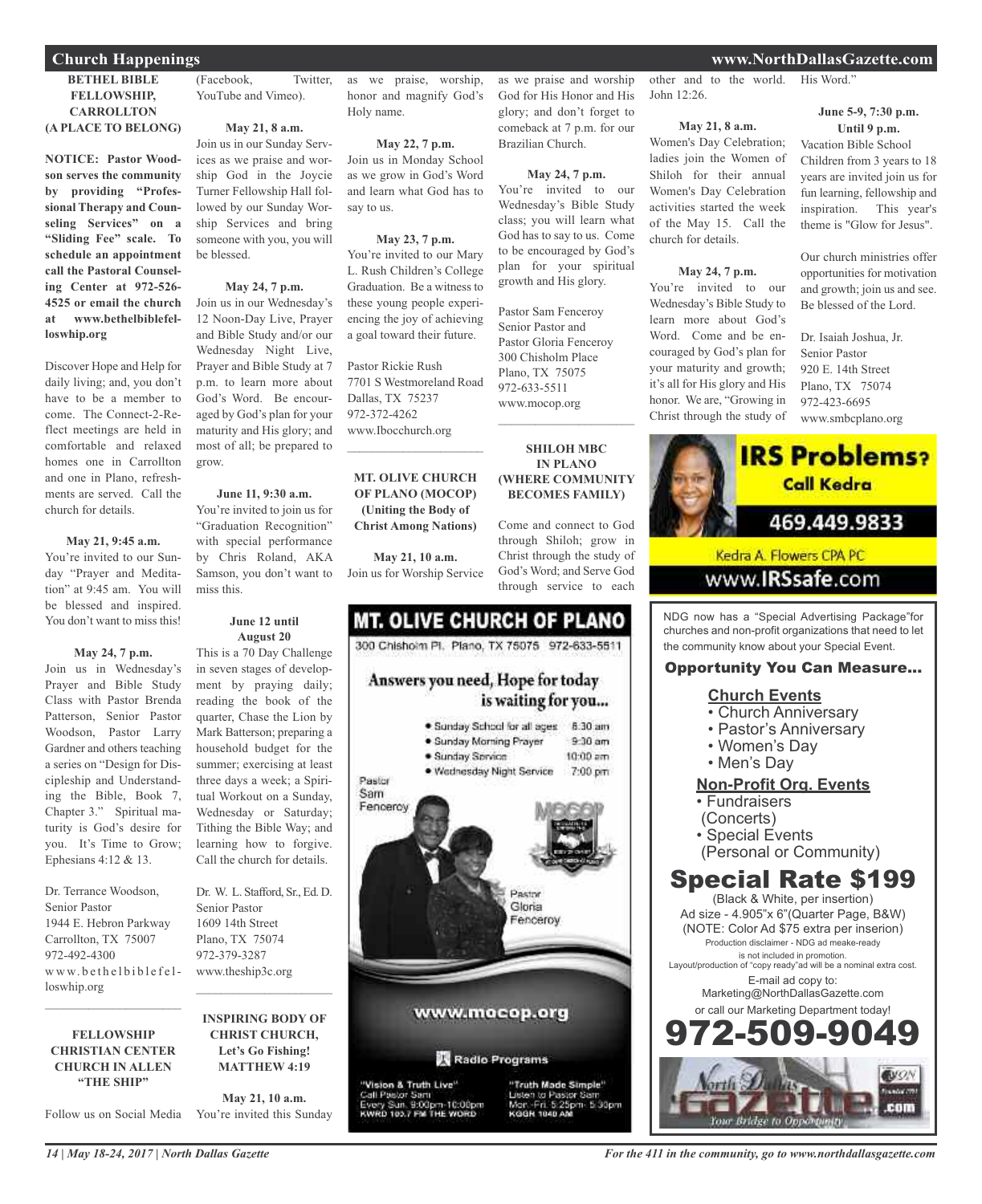# **Mothers, how special they are!**



*Send email to: businessoffice@ northdallasgazette.com to sign up for Sister Tarpley's weekly electronic newsletter.*

Often when we were together reminiscing, as my siblings and I did from time to time, I thought about some of the "fun" things that our mother did and said to her children when we were younger; I would start laughing.

Our mother, Mrs. Cedella Baker Demus was funny, very smart, full of God's wisdom, trustworthy, loveable and the greatest mom, according to her eight children.

My siblings and I all agreed that if you would line-up mothers from one end of the world to the next and asked us to pick the perfect mother for us, without a doubt, Mrs. Cedella Baker Demus is our choice.

God made her special for us and to us. She has been in Heaven 33 years now and we still miss her.

Some years ago, I received the following from a friend; I am sharing this with you today in honor of my deceased mother and my daughter, Minister the mother of three of my four grandchildren, Tyanna, David and Philip.

I pray that it will cause you to pause and think of some of the fun things that your mom said as you were growing up.

**MyMotherTaughtMe . . . ...Consideration for Others:** "Be nice and respectful because if I die, someone will want to help take of you."

**. . . To Have a Clean Body and Clean under Garments:** "Make certain you have taken a bath and have on clean under garments, you might have an accident."

**. . . Logic:** "If you fall off that swing and break your neck, you can't go to the store with me."

**...Medicine:** "If you don't stop crossing your eyes, they're going to freeze that way."

**. . . To Think Ahead:** "If you don't pass your spelling test, you'll never get a good job!" . . . ESP: "Put your sweater on; don't you think that I know when you're cold?"

**. . . To Meet a Challenge:** "What were you thinking?" "Answer me when I talk to you!" "Don't talk back to me!"

**. . . Humor:** "When that lawn mower cuts off your



*For the 411 in the community, go to www.northdallasgazette.com*

Sheila Tarpley Lott, who is toes, don't come running to Curse.) me."

> **. . . How to Become an Adult:** "If you don't eat your vegetables, you'll never grow up."

**. . . Genetics:** "You are just like your father!"

**. . . My Roots:** "Close that door, do you think you were born in a barn?"

**. . . The Wisdom of Age:** "Just keep living; I don't have to say a word, you will understand."

**. . . . Justice:** "One day you will have kids; I hope they turn out just like YOU what it's like!" (This one really is called the Mother's

**Special gifts to give mothers:** Your Assurance that you really do remember the things that you were taught and always will.

**Plenty of Reasons** for her to feel proud of you, which you will achieve by always striving to be and to do my best.

**A Sincere Apology** for any and all headaches that I caused you when I was growing up. A Gift Certificate of Love to be redeemed anytime and as many times as you want for anything that I can ever do for you. **My Promise** that no mat-



*Sister Tarpley was surprised by her son, Carl and Granddaughter, Kiersten Goff as they worshiped with her at church on Mother's Day 2017.*



reflect on the past with **Historical Perspectives from Sister Tarpley** Hear what it was like growing up in <sup>a</sup> very different Dallas when Booker T. Washington was <sup>a</sup> black school. Sister Tarpley graduated frm there and went on to college and later became <sup>a</sup> city councilmember in Carrollton.

North Dallas Gazette takes a moment to

**Look for NDGTV at NorthDallasGazette.com**





you have the peace, joy and happiness in your life, which you are so deserving of.

**My Love forever and always.** –Anna Marie Edwards.





### Shiloh Missionary Baptist Church





Īsiah Joshua, Jr. Fustor

SMBC: A church Focused on Excellence while Teaching the Word. Preaching the Gospel, Reaching the World

Worship Times: 8 and 11 a.m. Sunday School: 9:45 a.m. Mid-week: Wednesday at 7:00 p.m. Youth Church: Every 3rd, 4th, and 5th Sunday at 10:45 a.m. AWANA: Wednesday at 6:30 p.m. Contact Information: 972-423-6695 www.smbcplano.org